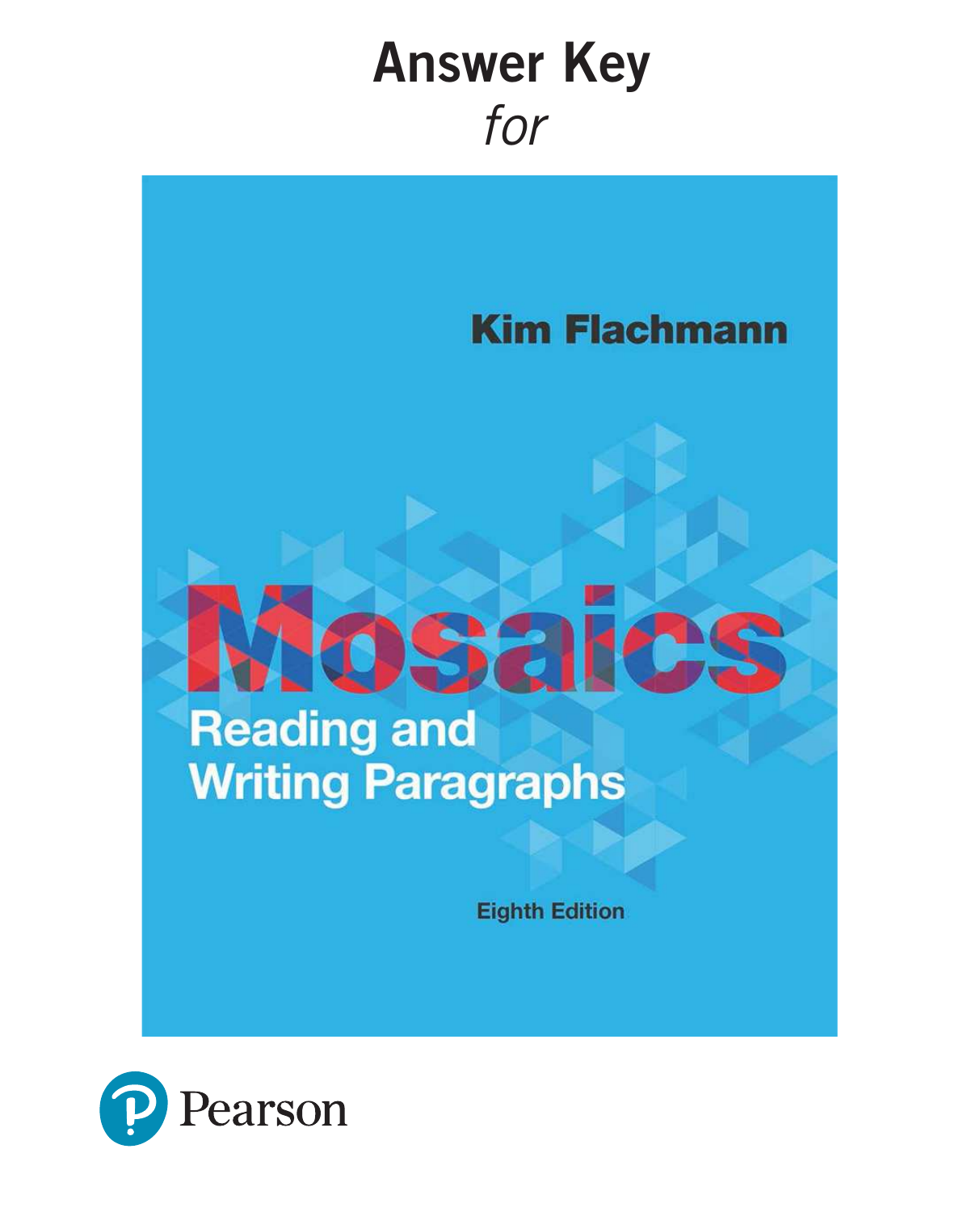This work is protected by United States copyright laws and is provided solely for the use of instructors in teaching their courses and assessing student learning. Dissemination or sale of any part of this work (including on the World Wide Web) will destroy the integrity of the work and is not permitted. The work and materials from it should never be made available to students except by instructors using the accompanying text in their classes. All recipients of this work are expected to abide by these restrictions and to honor the intended pedagogical purposes and the needs of other instructors who rely on these materials.

Answer Key for *Mosaics: Reading and Writing Paragraphs*, Eighth Edition, by Kim Flachmann.

**Copyright © 2020, 2017, 2014 by Pearson Education, Inc. or its affiliates. All Rights Reserved.** This publication is protected by copyright, and permission should be obtained from the publisher prior to any prohibited reproduction, storage in a retrieval system, or transmission in any form or by any means, electronic, mechanical, photocopying, recording, or otherwise. For information regarding permissions, request forms and the appropriate contacts within the Pearson Education Global Rights & Permissions Department, please visit www.pearsoned.com/ permissions/.



**ISBN-10:** 0-13-522472-1 **ISBN-13:** 978-0-13-522472-4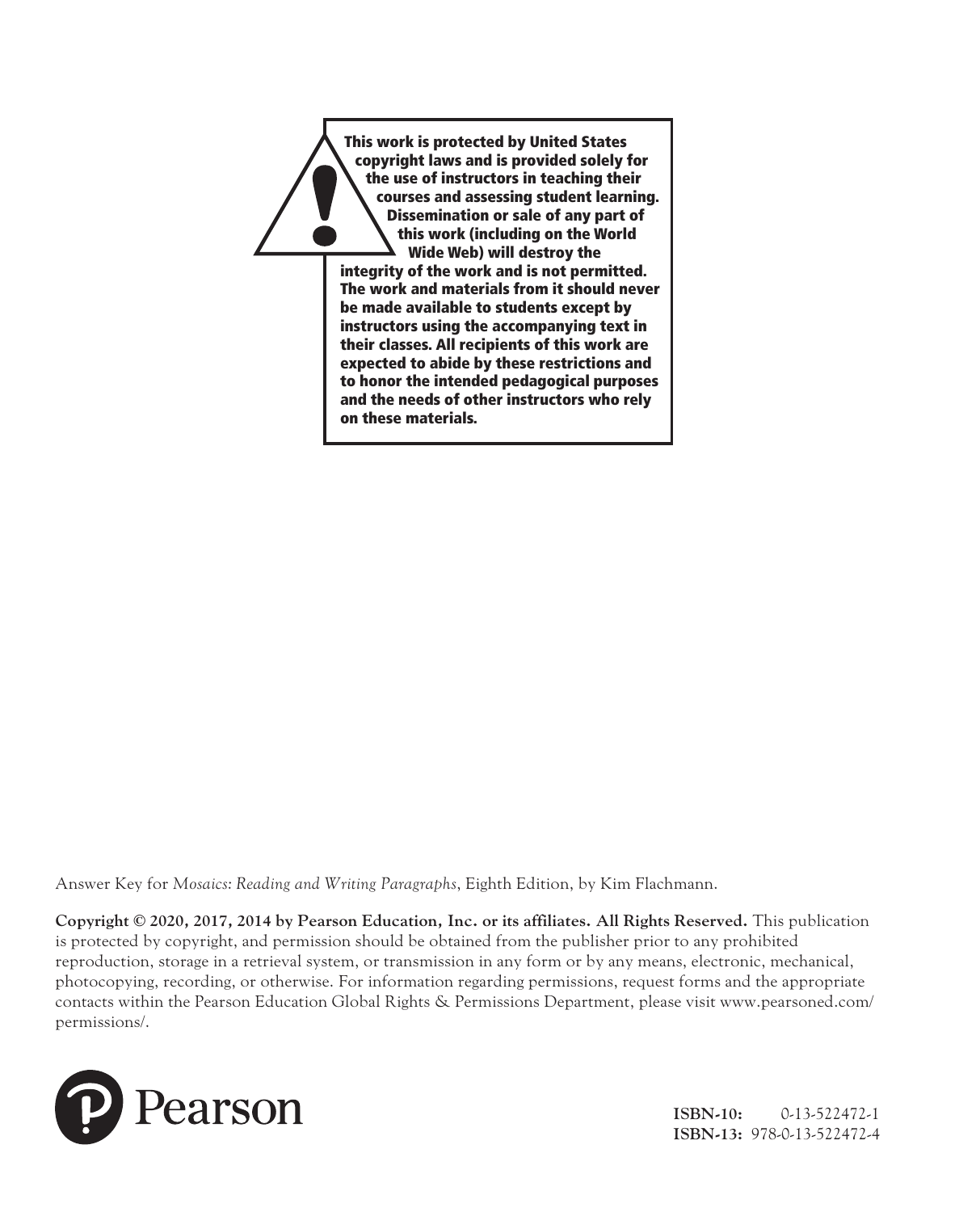

# Reading and Writing as Critical Thinking

## **Teaching The Reading Process**

**Ask your students to bring in a visual representation of their reading process. It can be anything—pictures from magazines, a 3-D model, a drawing—that conveys how they go through this process. Be careful not to give students too many ideas so you don't limit the scope of their imaginations. For this exercise, the more vague you are, the more creative students will be. Have them explain their artwork to the class members.**

## **Teaching Online**

*Discussion Topic:* **Divide students into groups of three or four. Ask the members of each group to think about the recursive steps they go through when researching with a search engine. (For example, how many variations do they try in a search?) Have them compare the process of searching for information online to the reading process. How are the two activities similar? How are they different? Have each group explain its answer.**

## **Instructor's Resource Manual**

**For additional material about teaching the reading process, for journal entries, and for various tests, see the** *Instructor's Resource Manual***, Section II, Part I.**

## **PRACTICE 1** Answer the following questions.

- 1. List the three elements of prereading. *Title, Author, Focused Questions*
- 2. List the three elements of reading. *Vocabulary, Reading Strategy, Purpose*
- 3. List the two elements of the first rereading. *Essay's Assumptions, Relationships between Ideas*
- 4. List the three elements of the second rereading. *Questions, Opinions, Analysis*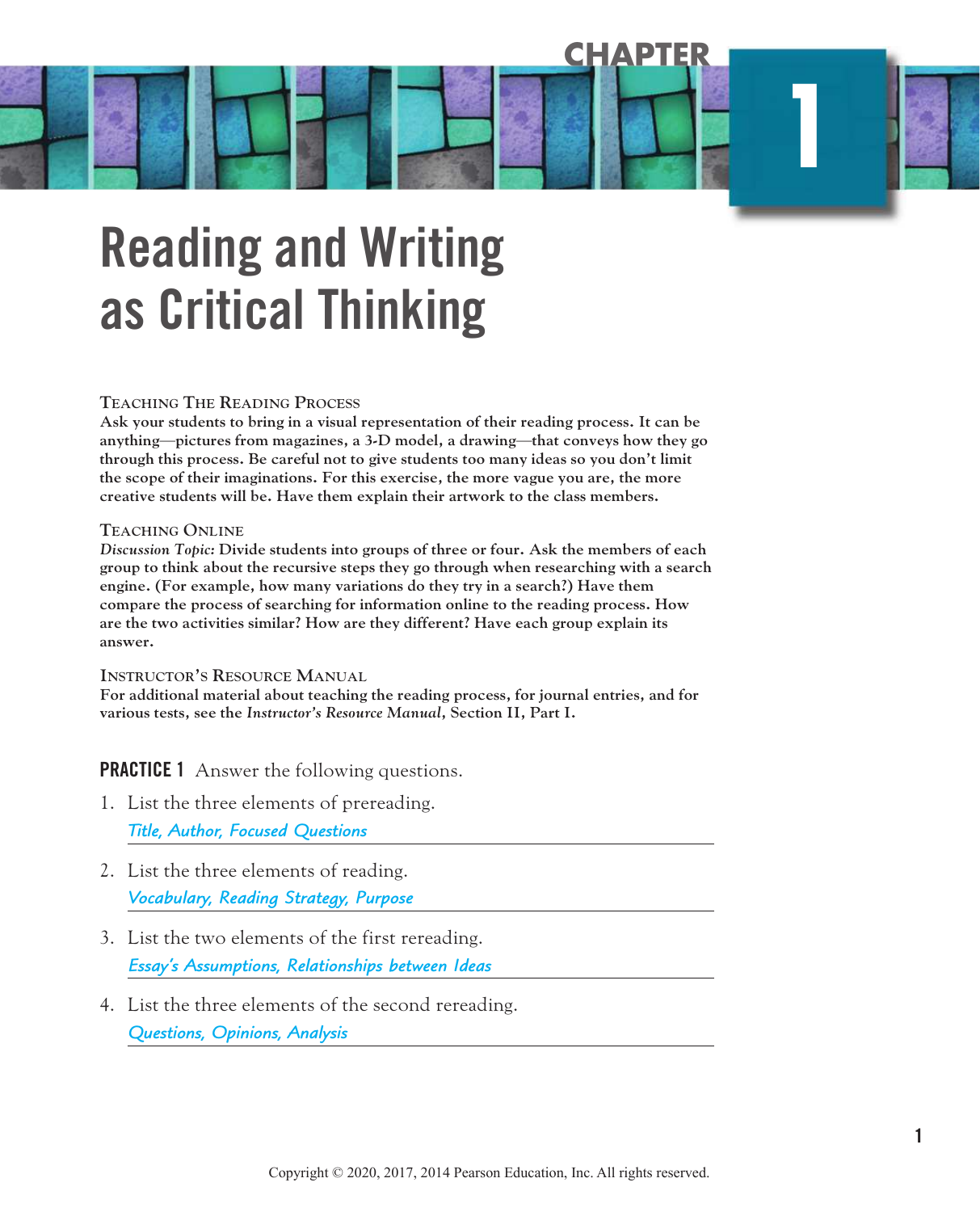**PRACTICE 2** Answer the following questions.

- 1. When does the reading process start? *The reading process begins the minute you get a reading assignment.*
- 2. Explain "preparing to read" or "prereading" in your own words. *Prereading allows you to preview a reading selection and its general subject matter, in particular the title, author, and questions connected with the selection.*
- 3. Describe your reading environment. *Answers will vary.*
- 4. What does "reading" consist of? *Reading includes understanding vocabulary, using a reading strategy that makes you an active reader, and discovering the author's purpose for writing the selection.*
- 5. What does rereading accomplish? *Rereading lets you understand your reading material on a deeper level as well as argue with and analyze the material.*

### **Teaching The Writing Process**

**Ask your students to bring in a visual representation of their writing process. Like the visual of the reading process, it can be anything—pictures from magazines, a 3-D model, a drawing—that conveys how they go through this process. Once again, be careful not to give students too many ideas so you don't limit the scope of their imaginations. Have them explain their artwork to the rest of the class.**

### **Teaching Online**

*Discussion Topic***: Divide students into groups of three or four. Ask the members of each group to research online the recursive steps people go through when training or preparing for an event. Have students compare the process of training/preparing to the writing process. How are the two activities similar? How are they different? Have each group explain its answer.**

#### **Instructor's Resource Manual**

**For additional material about teaching the writing process, for journal entries, and for various tests, see the** *Instructor's Resource Manual***, Section II, Part I.**

**PRACTICE 3** Answer the following questions.

1. List the two elements of preparing to write.

*Thinking, Planning*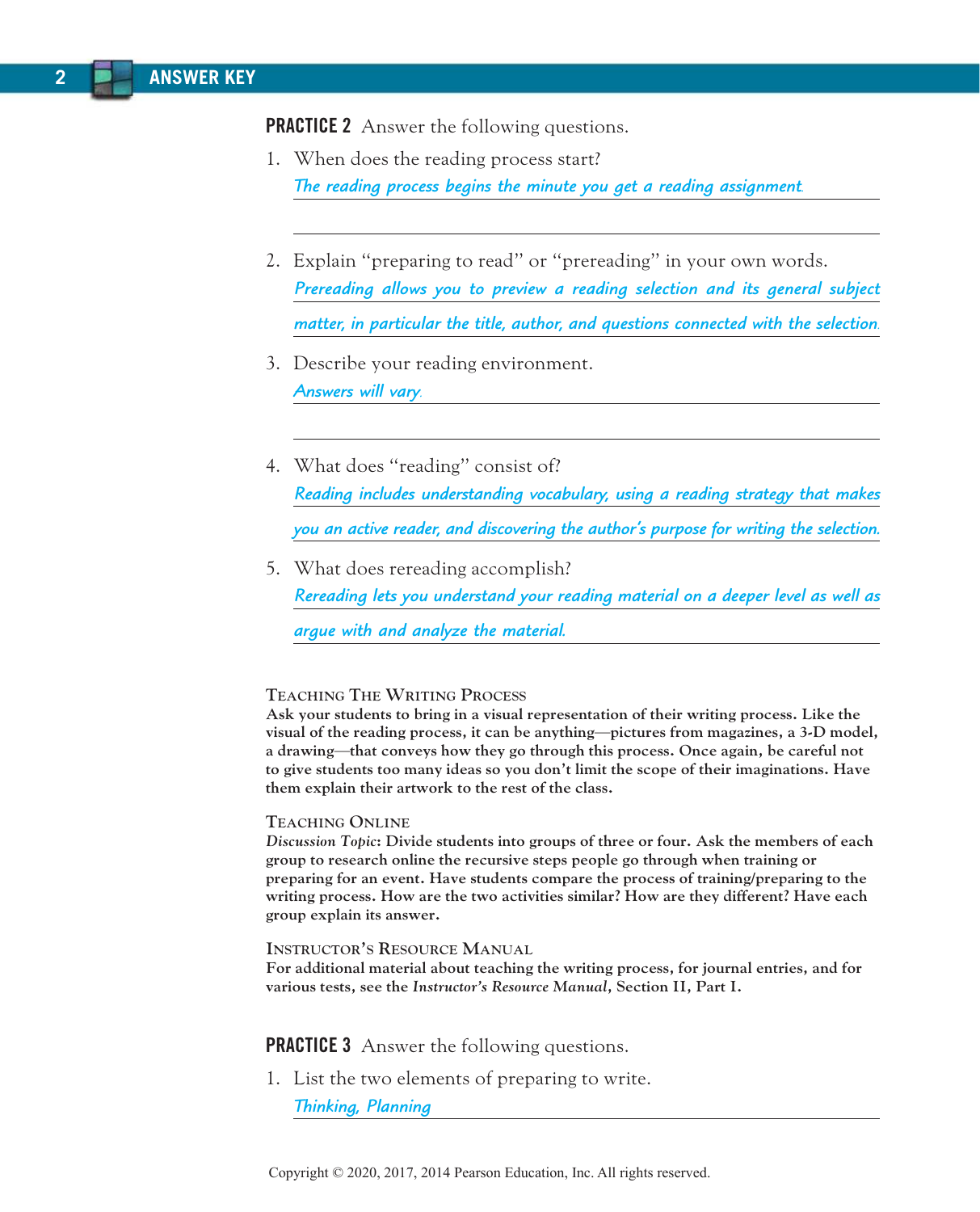- 2. List the four elements of writing. *Writing a Topic Sentence, Developing Ideas, Organizing Thoughts, Drafting*
- 3. List the five elements of revising. *Topic Sentence, Development, Unity, Organization, Coherence*
- 4. List the three elements of editing. *Sentences, Punctuation and Mechanics, Word Choice and Spelling*

**PRACTICE 4** Answer the following questions.

- 1. Explain prewriting in your own words. *Prewriting includes exploring a subject, generating ideas, choosing a topic, establishing a purpose, and understanding the audience.*
- 2. Describe your writing environment. *Answers will vary.*
- 3. What does "writing" consist of? *Writing involves writing a topic sentence, developing ideas, organizing thoughts, and writing a first draft.*
- 4. What is the difference between revising and editing? *Revising involves content and organization; editing deals with grammar, punc-*

*tuation, mechanics, and spelling.*

**Teaching Reading and Writing as Critical Thinking**

**Find someone who can juggle or locate a YouTube® video of a juggler. While the person is juggling with three balls, explain to your class that juggling is much like the reading and writing processes: You need all the parts for it to work. The balls are like "prereading," "reading," and "rereading" or like "prewriting," "writing," and "revising/editing."**

**Now take or imagine taking one ball away from the juggler. Although the juggler can probably still keep the balls in the air, have the juggler explain how much harder the task is and why.**

**Then take away or imagine taking away another ball. Have the juggler stand there tossing and catching the remaining ball, but explain to students that by definition, the juggler is no longer "juggling."**

**Now have the juggler start to juggle all three balls again, and remind students that reading and writing consist of juggling all three steps. The process is cyclical and everchanging, much like the balls in the air. The focus is on one ball at a time, but the other two are always in play.**

**This visual demonstration shows students what can happen when they ignore one or more steps of the process.**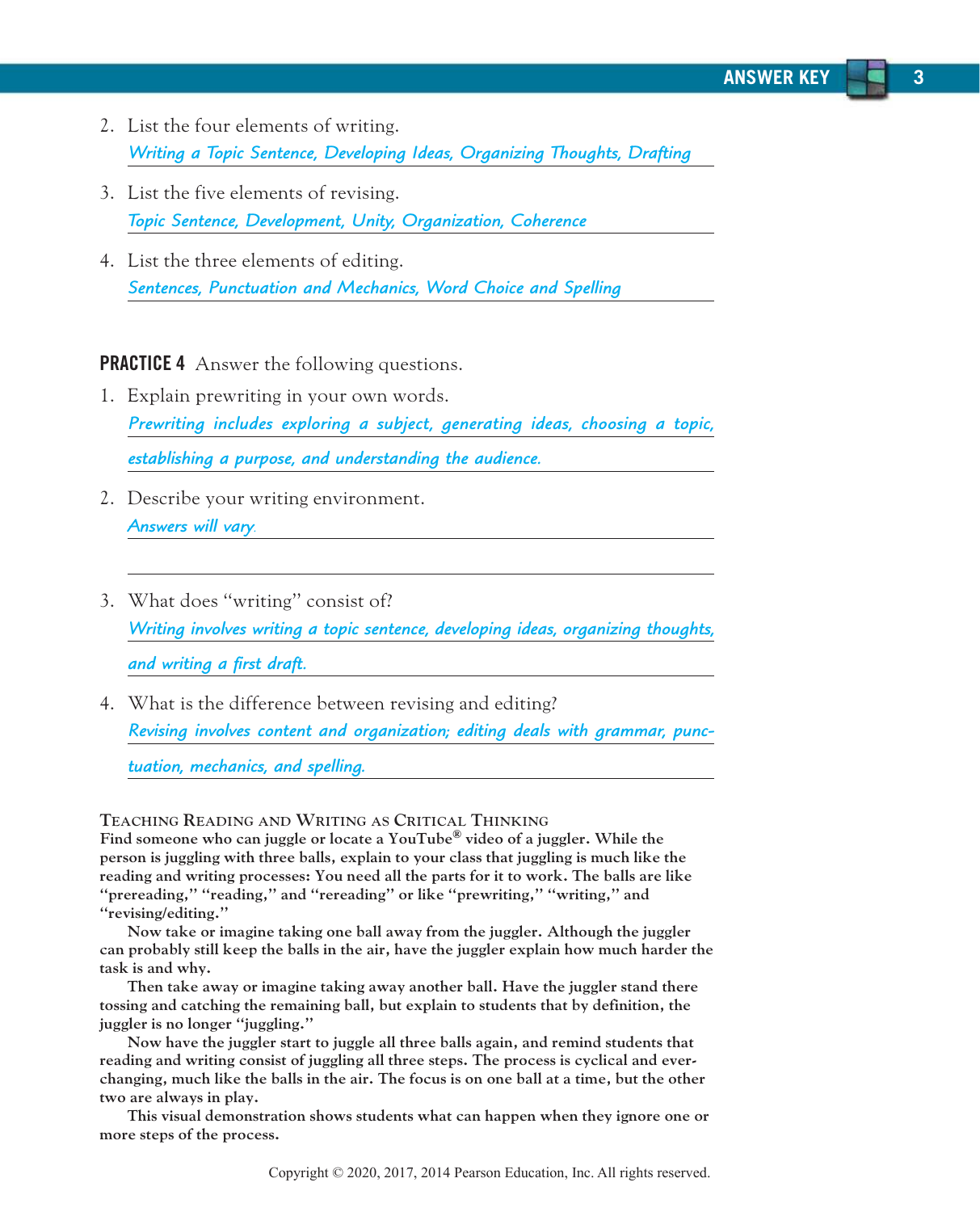#### **Teaching Online**

*Discussion Topic:* **Divide students into groups of three or four. Ask the members of each group to think about the recursive steps they go through when studying for an exam. (For example, how many times do they review a concept?) Have them find stories online about other study routines. Then, have students compare the process of studying to the reading and writing processes. How are these procedures similar and different? Have each group explain its answer.**

#### **Instructor's Resource Manual**

**For additional material about teaching reading and writing as critical thinking, for journal entries, and for various tests, see the** *Instructor's Resource Manual***, Section II, Part I.**

**PRACTICE 5** Explain the rituals you instinctively follow as you prepare to study. Where do you read? Where do you write? At what time of day do you produce your best work? Do you like noise? Quiet? What other details describe your study environment? What equipment do you use when you read? When you write? *Answers will vary.*

PRACTICE 6 Begin your own journal.

- 1. Buy a notebook that you like, and write in it.
- 2. Record at least two journal entries on an electronic device.
- 3. Which type of journal do you prefer—paper or electronic? Write an entry explaining your preference. *Answers will vary*.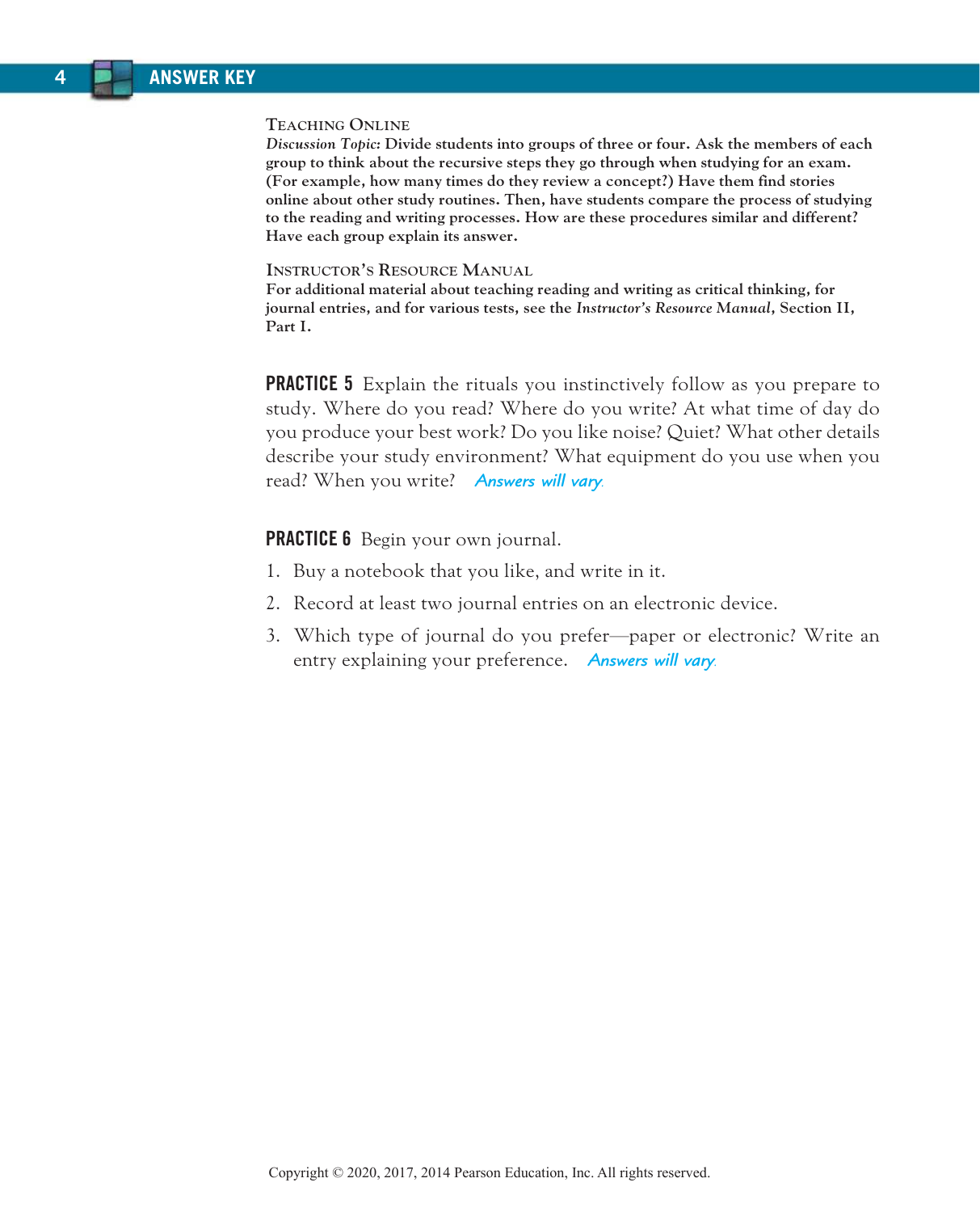# Reading Critically

## **Teaching Reading Critically**

**Reading a book online is quite different from reading it as a bound copy. Ask your students to find a novel they want to read online. They can start at Audible.com or ReadAnyBook.com. Then they can choose any type of book they want and see what it is like to read online by downloading the book.**

**CHAPTER** 

**2**

#### **Teaching Online**

*Discussion Topic***: Divide students into groups of three or four, and have them discuss how electronic devices have changed the way they read. How much reading do they do electronically in a day? How much reading do they do with actual books? How do they integrate reading and electronics into their lives?**

#### **Instructor's Resource Manual**

**For additional material about teaching critical reading, for journal entries, and for various tests, see the** *Instructor's Resource Manual***, Section II, Part I.**

**PRACTICE 1** Now that you have been introduced to several prereading strategies, which is your favorite? Why do you like it best? *Answers will vary.*

**PRACTICE 2** Using two reading strategies on one reading assignment is often a good idea. What is your second favorite reading strategy? Why do you like this strategy? *Answers will vary.*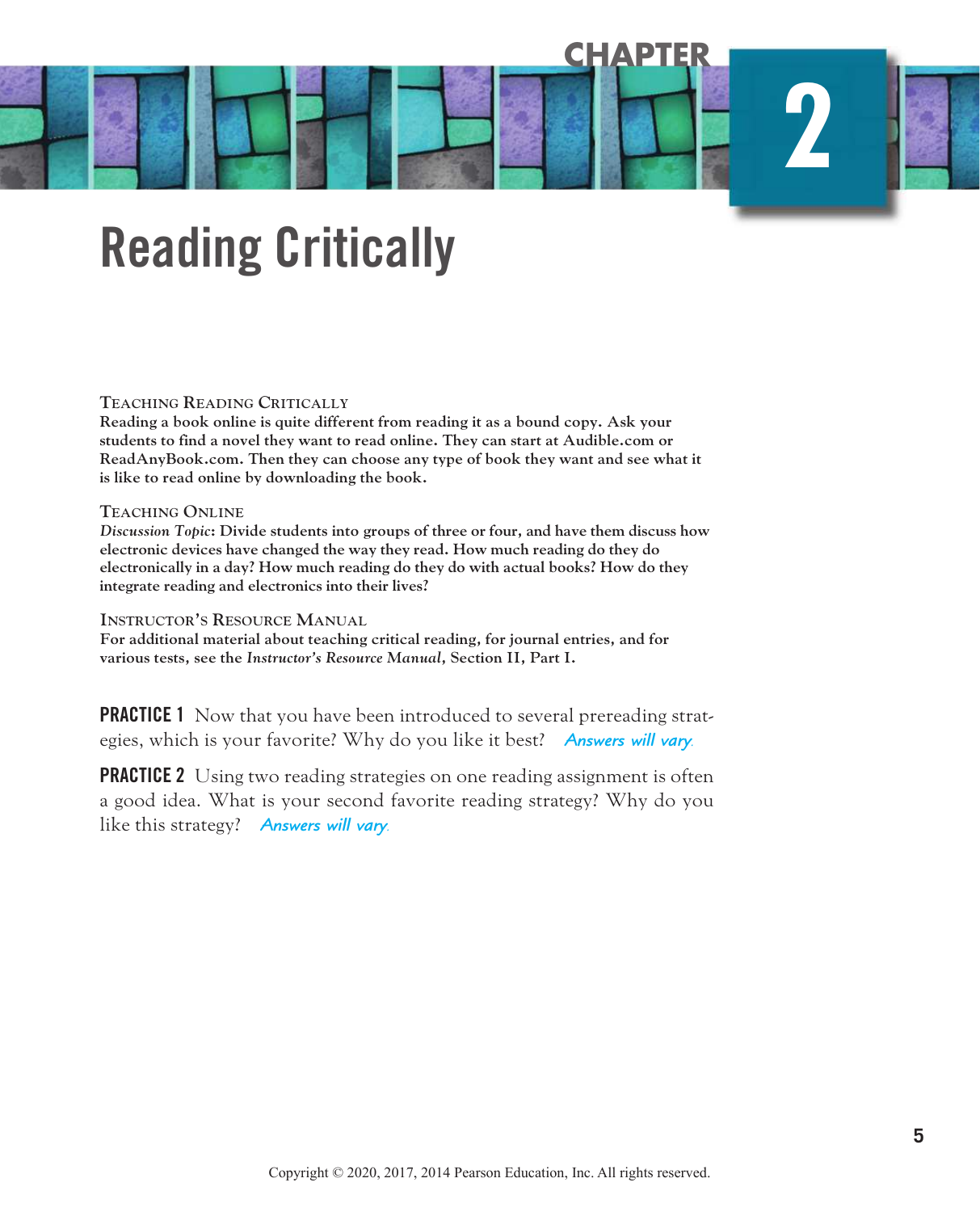

## Writing Critically

### **Teaching Preparing to Write**

**Give students a topic—such as magazines, music, or the internet—and have them practice each of the prewriting strategies. Once students discover which prewriting strategy they are most comfortable with, have them use this strategy for future paragraphs.**

#### **Teaching Online**

*Discussion Topic:* **Divide students into groups of three or four, and have them talk about how online news groups and chat rooms can help them discover ideas during the prewriting stage. What are the advantages and disadvantages of using the internet in this manner?**

#### **Instructor's Resource Manual**

**For additional material about teaching prewriting, for journal entries, and for various tests, see the** *Instructor's Resource Manual***, Section II, Part I.**

**PRACTICE 1** Now that you have been introduced to several prewriting strategies, which is your favorite? Why do you like it best?

**PRACTICE 2** Using two prewriting strategies on one assignment is often a good idea. What is your second favorite prewriting strategy? Why do you like this strategy?

**PRACTICE 3** Identify the subject, purpose, and audience of each of the following paragraphs.

1. At the heart of America's Promise are five basic promises made to every child in America. To point kids in the right direction, to help them grow up strong and ready to take their place as successful adults, these five promises must be fulfilled for all youth: (1) an ongoing relationship with a caring adult—parent, mentor, tutor, or coach; (2) a safe place with structured activities during non-school hours; (3) a healthy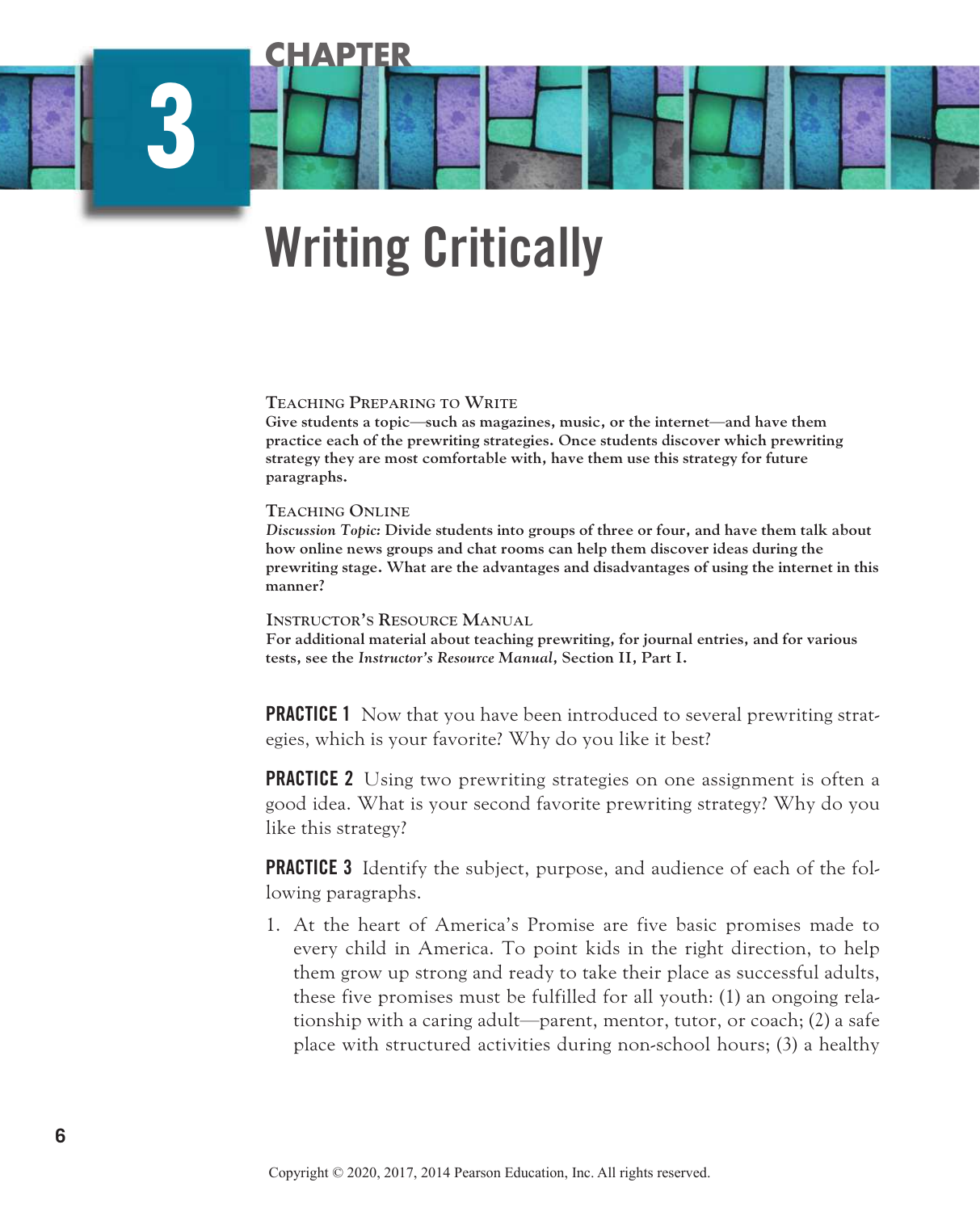start; (4) a marketable skill through effective education; and (5) a chance to give back through community service.<sup>1</sup>

| Subject:  | America's promises to children |
|-----------|--------------------------------|
| Purpose:  | to inform                      |
| Audience: | parents and children           |

2. My best friend just got arrested for rioting. Until yesterday, she was a great student with an unblemished record, and now she will be spending school time in court trying to keep out of jail. I don't know why she did it; she says she got caught up in the energy of the crowd. That just sounds like an excuse to me. She knew she was doing something wrong, she knew she was hurting business owners, and she did it anyway. I know she'll be punished for what she did and that will be humiliating enough, but I don't think she realizes her parents, friends, and teachers will now see her as someone who has the potential for getting into trouble. (STUDENT WRITER)

| Subject:  | trouble with the law |
|-----------|----------------------|
| Purpose:  | to inform            |
| Audience: | young adults         |

3. If you're a man, at some point a woman will ask you how she looks. "How do I look?" she'll ask. You must be careful how you answer this question. The best technique is to form an honest yet sensitive opinion, then collapse on the floor with some kind of fatal seizure. Trust me. This is the easiest way out, because you will never come up with the right answer.<sup>2</sup>

| Subject:  | women's appearance |
|-----------|--------------------|
| Purpose:  | to entertain       |
| Audience: | men                |

4. The press is about finding the truth and telling it to the people. In pursuit of that, I am making a case for the broadest possible freedom of the press. However, with that great gift comes great responsibility. The press—print and electronic—has the power to inform, but that implies the power to distort. The press can lead our society toward a more mature and discriminating understanding of the process by which we choose our leaders,

<sup>&</sup>lt;sup>1</sup>Source: Courtesy of Colin Powell.

<sup>2</sup> *Source:* Barry, Dave. "The Ugly Truth About Beauty." *The Miami Herald*, 1998. © Dave Barry.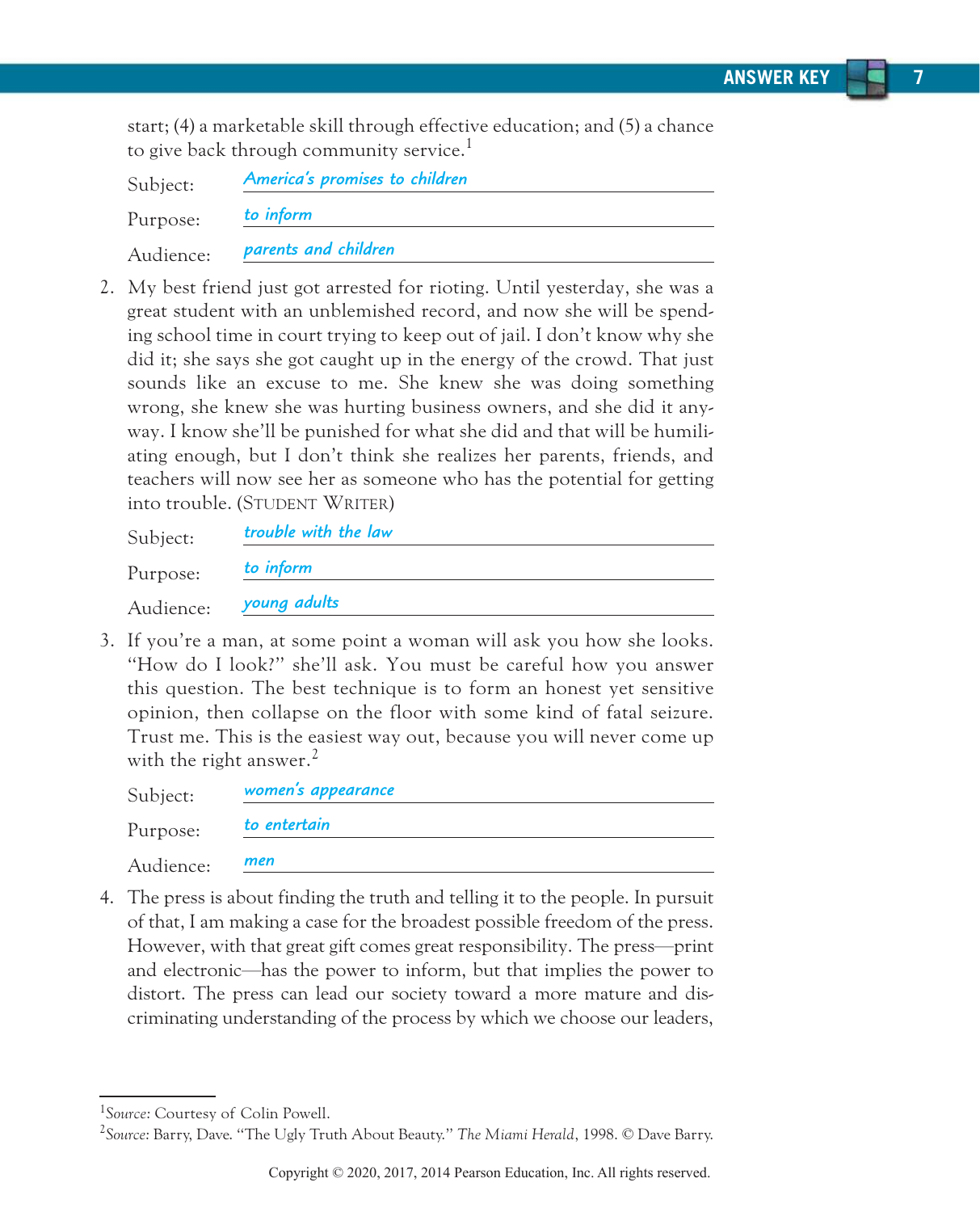make our rules, and construct our values, or it can encourage people to despise our systems and avoid participating in them. The press can teach our children a taste for violence, encourage a fascination with perversity and inflicted pain, or it can show them a beauty they have not known. The press can make us wiser, fuller, surer, and sweeter than we are.<sup>3</sup>

Subject: Purpose: Audience: *freedom of the press to inform or to persuade general*

5. My friends say that when I get in my car, I become blind to my surroundings. I have driven next to friends and not seen them, have been waiting at stop lights next to friends and not noticed them, and have passed friends on a small two-lane road and not known it. I tell them it's because I am very engrossed in my driving; I take driving a vehicle very seriously. Actually, though, I am usually daydreaming about where I wish I could be going. (STUDENT WRITER)

| Subject:  | driving alertness |
|-----------|-------------------|
| Purpose:  | to inform         |
| Audience: | general           |

## **Teaching Writing**

**When students type directly onto an electronic device, show them how to turn off the automatic spell-check and grammar-check so that the red and green underlines don't interfere with their generation of ideas. You are also showing students that they should not focus on revision and editing until they have written a first draft.**

#### **Teaching Online**

*Discussion Topic:* **Divide students into groups of three or four, and have them discuss how the internet has changed the way they view writing. How much writing do they do in a single day on the internet? How much writing do they do off the internet? How have these proportions changed during their lives so far?**

## **Instructor's Resource Manual**

**For additional material about teaching writing, for journal entries, and for various tests, see the** *Instructor's Resource Manual***, Section II, Part I.**

<sup>3</sup> *Source:* Cuomo, Mario, "Freedom of the Press Must Be Unlimited", Greenhaven Press, 1990.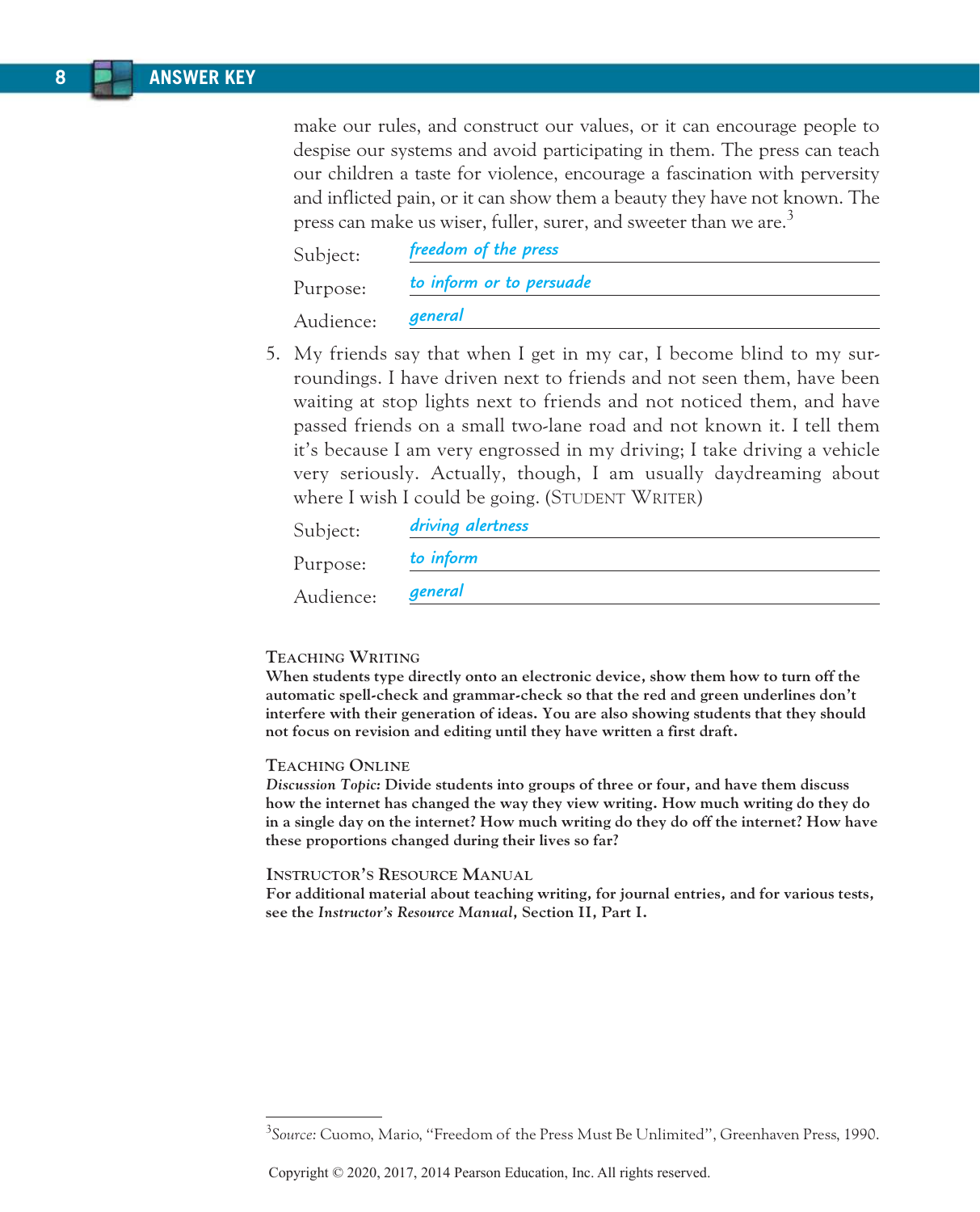## PRACTICE 4

Limit the following topics. Then develop them into statements that could be topic sentences. *Answers will vary.*

| Topic          | Limited Topic | <b>Statement</b> |
|----------------|---------------|------------------|
| 1. Weekends    |               |                  |
| 2. Work        |               |                  |
| 3. Restaurants |               |                  |
| 4. Reading     |               |                  |
| 5. Winter      |               |                  |

## PRACTICE 5

Complete the following topic sentences. Make sure they are general enough to be developed into a paragraph but not too broad. *Answers will vary.*

- 1. Automobile accidents \_\_\_\_\_\_\_\_\_\_\_\_\_\_\_\_\_\_\_\_\_\_\_\_\_\_\_\_\_\_\_\_\_\_\_\_\_\_\_\_. 2. \_\_\_\_\_\_\_\_\_\_\_\_\_\_\_\_\_\_\_\_\_\_\_\_\_\_\_\_\_\_\_\_\_\_\_\_\_\_\_\_\_\_is my favorite movie. 3. Smoking \_\_\_\_\_\_\_\_\_\_\_\_\_\_\_\_\_\_\_\_\_\_\_\_\_\_\_\_\_\_\_\_\_\_\_\_\_\_\_\_\_\_\_\_\_\_\_\_\_\_\_. 4. Teen pregnancies \_\_\_\_\_\_\_\_\_\_\_\_\_\_\_\_\_\_\_\_\_\_\_\_\_\_\_\_\_\_\_\_\_\_\_\_\_\_\_\_\_\_\_\_.
- 5. \_\_\_\_\_\_\_\_\_\_\_\_ must be brought under control in the United States.

## PRACTICE 6

Write topic sentences for the following paragraphs.

1. *My dog, Rusty, is my best friend.*

When I come home from school, Rusty is always the first one to greet me. He usually jumps on me and knocks me down, but I am used to this. After we wrestle on the ground, he follows me to my room and sits by my feet while I do homework. Every once in a while, he'll nudge my hand so I will pet him. When I go to bed, Rusty always sleeps with me at night, which is nice because I can snuggle up to his fur and know that I am safe.

2. *Becoming a certified scuba diver is difficult.*

First, you must undergo an intensive scuba diving class that includes a lot of reading and calculating. Next, you must practice scuba skills in a pool so you can learn how to react if, for instance, your breathing regulator comes out of your mouth underwater. Then you have four checkout dives in the ocean. Finally, after six weeks of preparation, you'll be a certified scuba diver.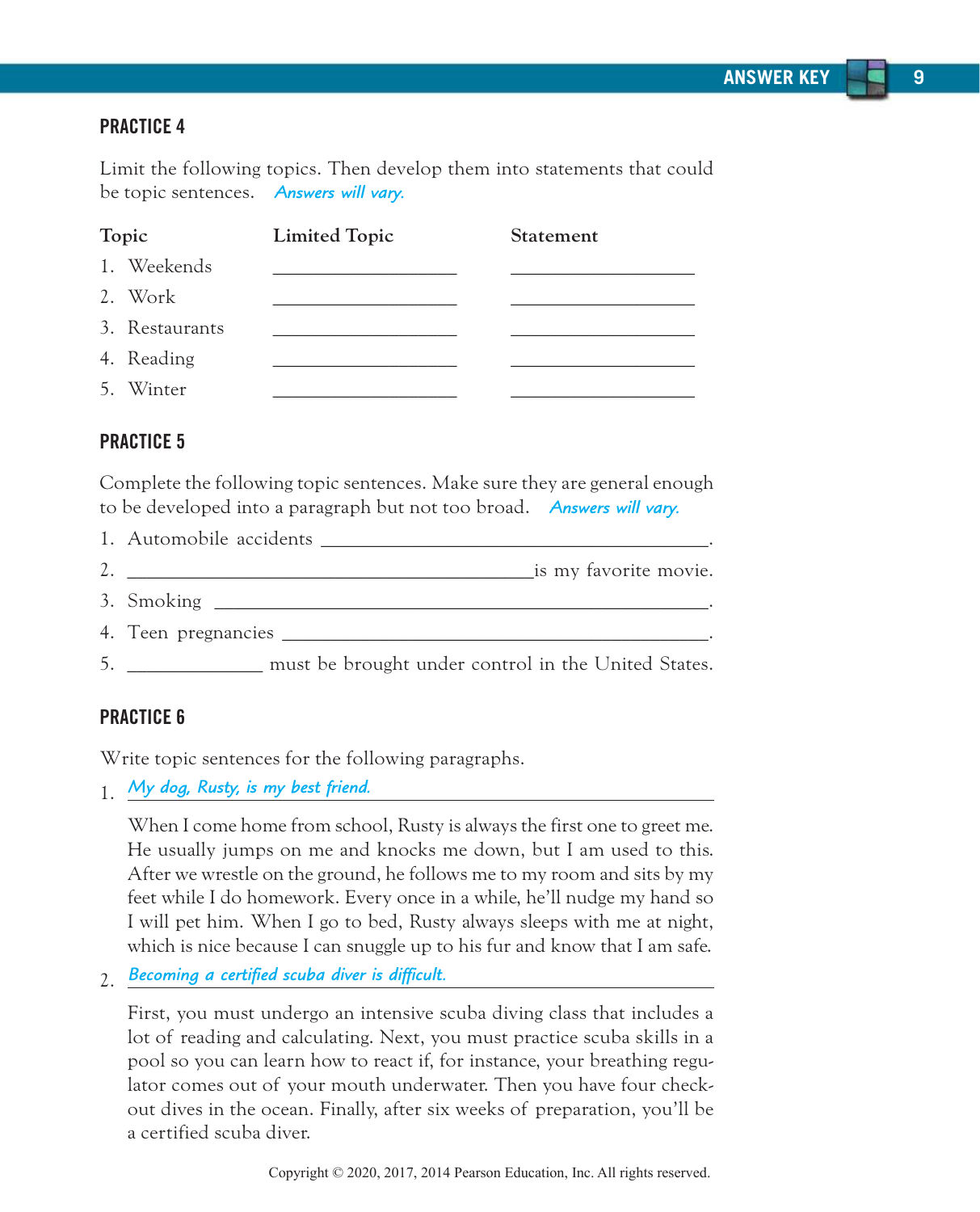3. *I know exactly what my future home will look like.*

It will be two stories and will be painted blue. Inside it will have at least four bedrooms and an office for me to work in. It will have a grand kitchen and enough room to entertain all my friends and coworkers. A pool would be nice, with a lush backyard for my dogs to get lost in. And I hope that it will be close to my mom and dad's house.

## PRACTICE 7

For each of the following topic sentences, list five details and/or examples to develop them. *Answers will vary.*

1. If I win the lottery, I will be the envy of all my friends.

2. People can't always count on their relatives.

3. My favorite pastime is fun as well as challenging.

4. Palm readers must lead interesting lives.

Copyright © 2020, 2017, 2014 Pearson Education, Inc. All rights reserved.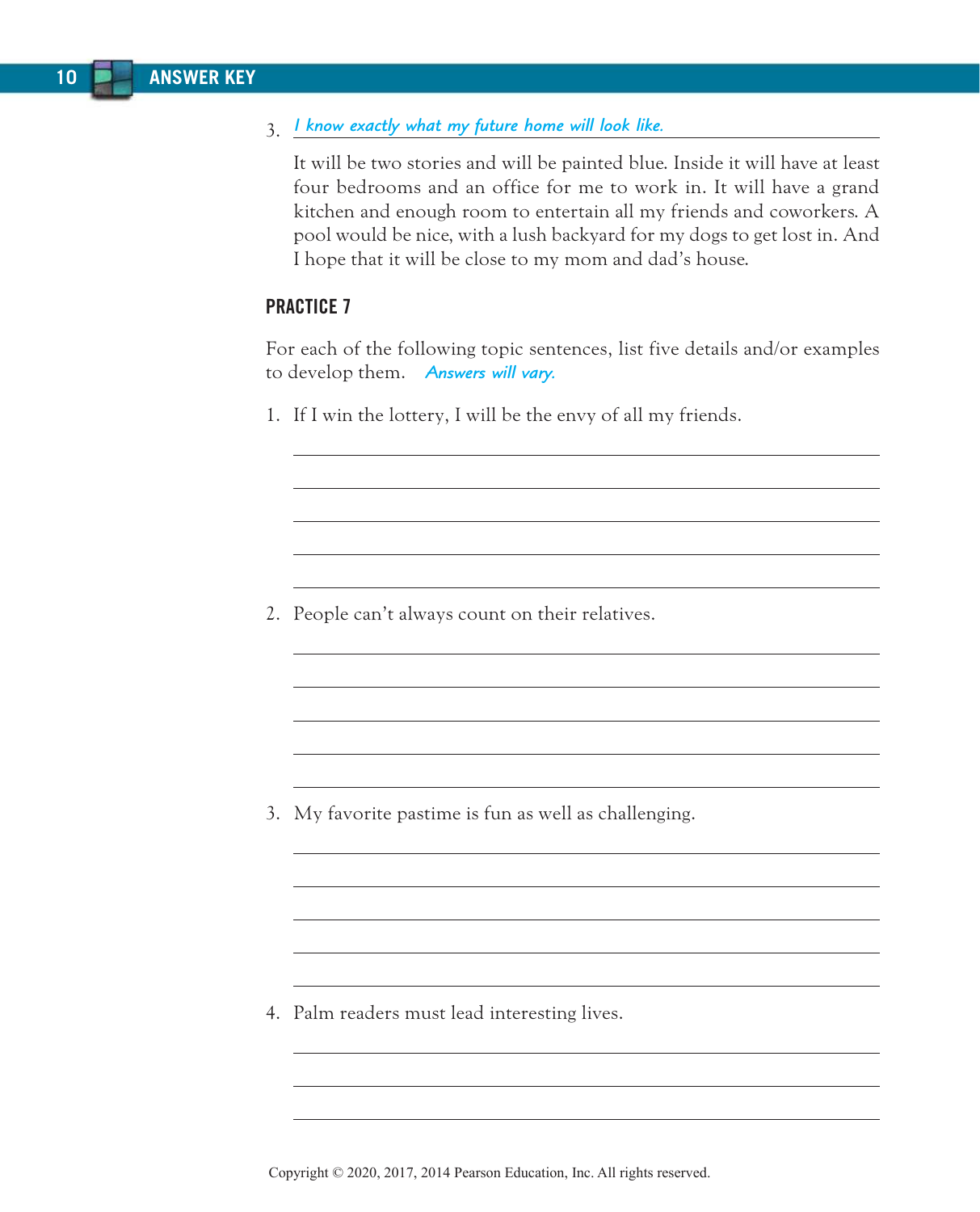5. People living in big cities hardly ever get bored.

**PRACTICE 8** Turn to the essay "What Is Poverty?" on page 283, and find two paragraphs organized from general to particular. *paragraphs 1–6, 8–12, 14*

**PRACTICE 9** Write a paragraph organized from general to particular that begins with this sentence: "Several people I know have broken bad habits."

**PRACTICE 10** Turn to the essay "Eleven" on page 149, and find one paragraph in the first half of the essay that demonstrates particular-to-general organization. *paragraph 3*

**PRACTICE 11** Write a paragraph organized from particular to general that ends with this sentence: "Some people put their free time to good use."

**PRACTICE 12** Turn to the essay "Coming Over" on page 204, and find two paragraphs organized chronologically. *paragraphs 6, 11, 12*

**PRACTICE 13** Write a topic sentence for the following group of sentences. Then organize the sentences into a paragraph using chronological order. Add words, phrases, or sentences as necessary to smooth out the paragraph.

**Topic Sentence:**  *Making your own candles is easy.*

- *2* Add the color of your choice to the melted wax.
- *4* Drop a wick in the melted wax.
- *1* First, melt some paraffin in a saucepan.
- *5* Put the mold in the refrigerator overnight. (This way, the wax will contract and will be easy to get out of the mold the next day.)
- *6* Finally, take the candle out of the mold and admire your creation.
- *3* Pour the melted wax in a candle mold of any shape.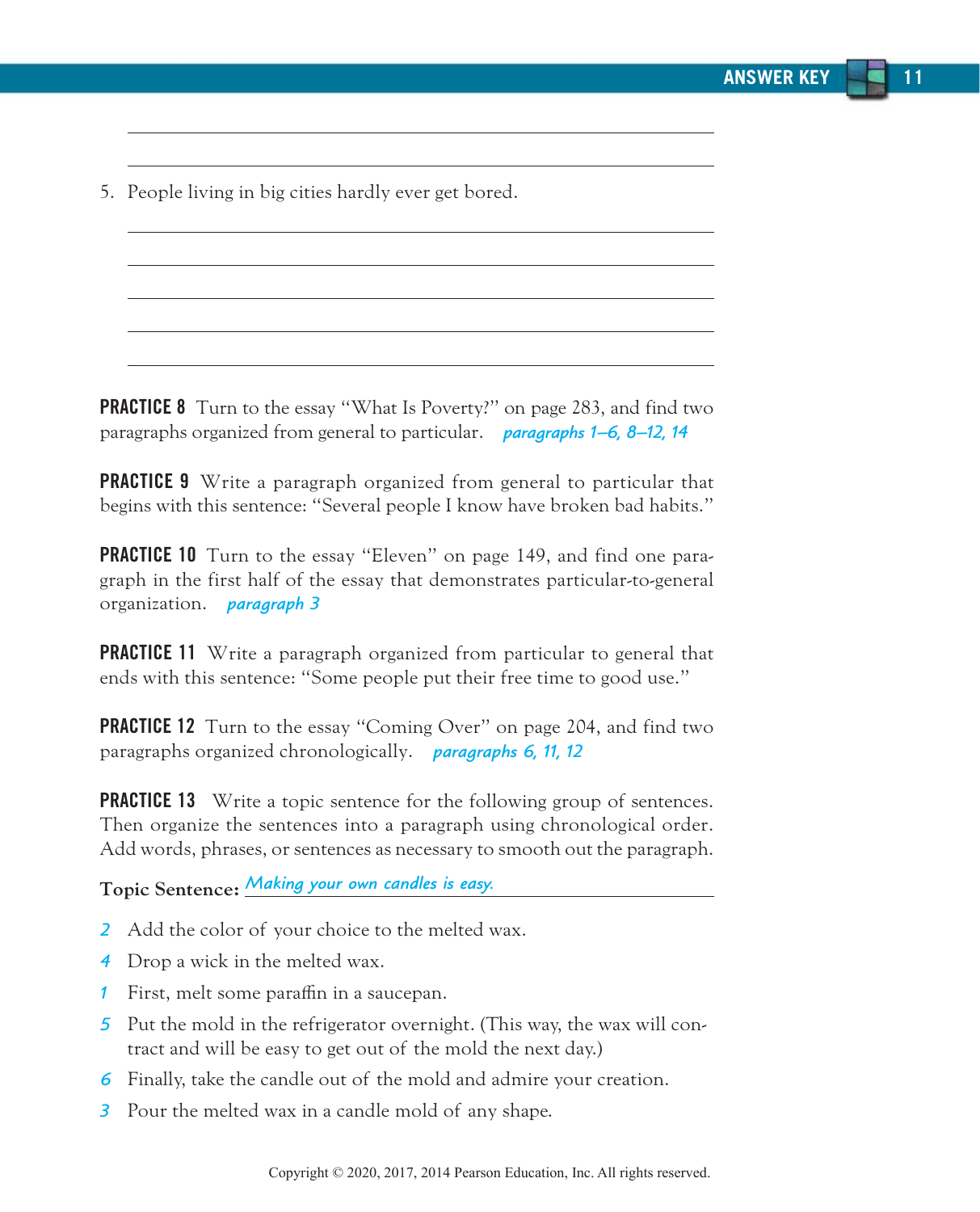**PRACTICE 14** Turn to the essay "Magpies" on page 122, and find one paragraph in the first half of the essay that uses spatial organization. *paragraphs 6, 7, 8, 9*

**PRACTICE 15** Write a topic sentence for the following group of sentences. Then organize the sentences into a paragraph in spatial order. Add words, phrases, or sentences as necessary to smooth out the paragraph.

**Topic Sentence:**  *I have decided to rearrange my room.*

- *3* Actually, the plant should separate the bed from the door.
- *1* I'll begin by putting my bed against the west wall in the north corner of the room.
- *2* I would like my floor plant to be next to the head of my bed.
- *6* My bureau fits perfectly in the southeast corner of the room.
- *4* The desk will be best in the southwest corner of the room where the window is.
- *7* The entire east wall is covered with closets.
- *5* My bookcase will go between the bed and the desk (on the west wall).

**PRACTICE 16** Turn to the essay "Embrace Boredom to Become More Creative" on page 306, and find one paragraph that is organized from one extreme to the other. *paragraphs 5, 7*

**PRACTICE 17** Write a topic sentence for the following group of sentences. Then arrange these sentences in a paragraph from one extreme to another. Add words, phrases, and sentences as necessary to smooth out the paragraph. Also, label your system of classification: from most \_\_\_\_\_ to least \_\_\_\_\_ or from least \_\_\_\_\_ to most \_\_\_\_\_. *Answers will vary.*

## **Topic Sentence:**  *Life at college is much more difficult than I thought it would be.*

I am failing math.

I still do not understand when to use semicolons in my writing.

My English instructor says my style of writing is loose.

I am barely passing music theory.

I have cut my philosophy class twice.

My tennis coach is mad at me.

I have not talked to my family in two weeks.

I have more homework than I could do in my lifetime.

I hardly ever have time to sleep.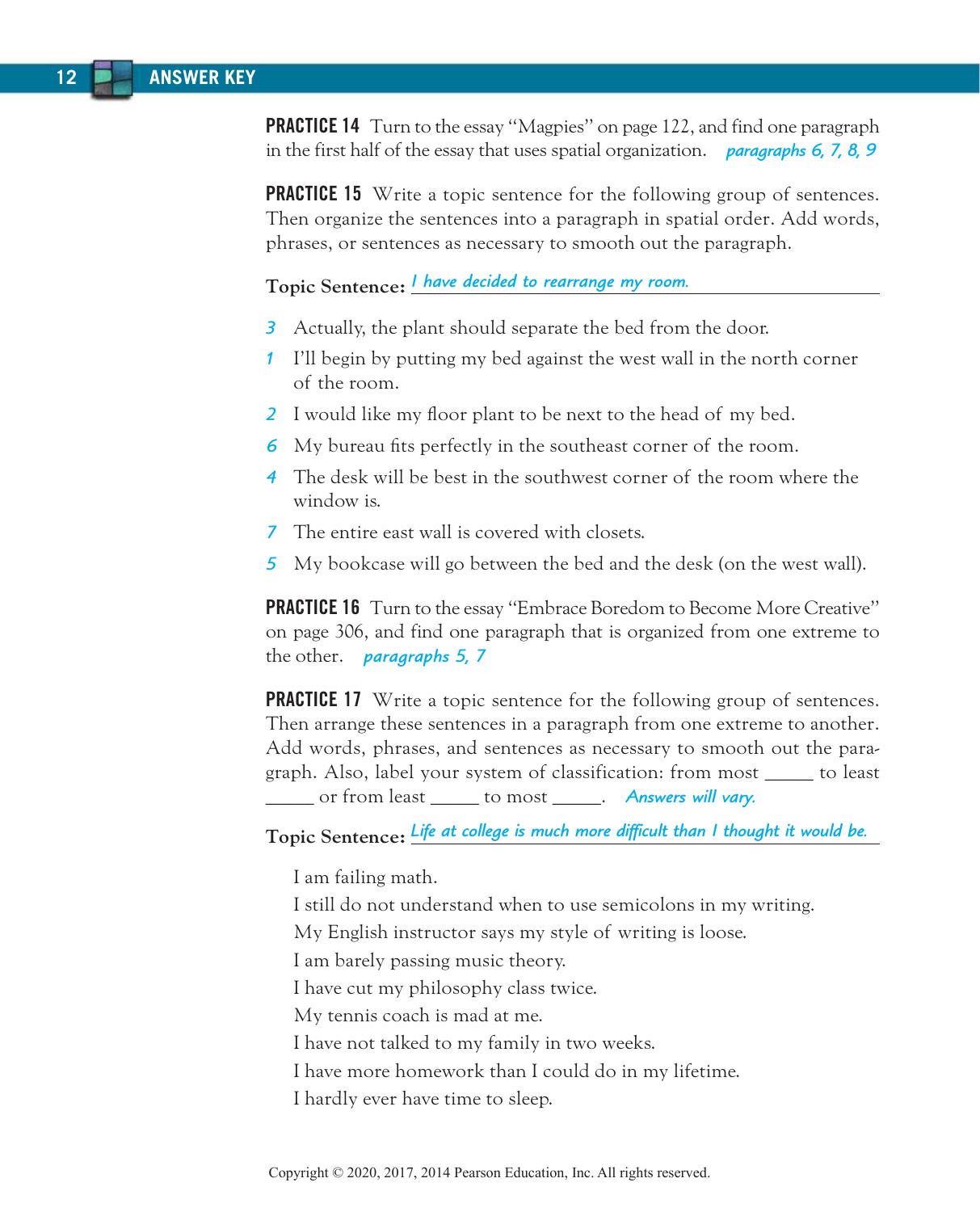

# Revising and Editing

## **Teaching Revising**

**Divide students into groups of three or four, and have them exchange papers. Have the first student read his or her paper aloud while the other students listen and take notes so they can make revision suggestions based on the Revising Checklist in this chapter. When the reader finishes, have each listener offer suggestions. Make sure the reader does not talk or try to clarify any points during this interchange. After all suggestions have been relayed, have the next writer read his or her paper, and so on. Spend only 10 minutes per paper.**

## **Teaching Online**

*Discussion Topic:* **Divide students into groups of three or four, and have them discuss how the internet can be a tool for revision. What types of websites will help students get revising feedback for their papers? How else can the internet help?**

## **Instructor's Resource Manual**

**For additional material about teaching revising, for journal entries, and for various tests, see the** *Instructor's Resource Manual***, Section II, Part I.**

**PRACTICE 1** Revise the underlined topic sentences so that they introduce all the details and ideas in their paragraphs.

1. I have many friends. I know that if I talk to Sean about a problem, he won't repeat it to anyone. He's also great to talk to because he never really tells me what I should do. Instead, he gives me what he thinks are all my options and then helps me decide what to do. Karen, on the other hand, is a wonderful person, and I love to spend time with her. But I know she has trouble keeping a secret. She is great to talk to about small problems (things I don't care if anyone else knows about), but not the big problems. These friends mean a lot to me.

**Revised Topic Sentence**: *Sean and Karen are two friends that meet different needs of mine.*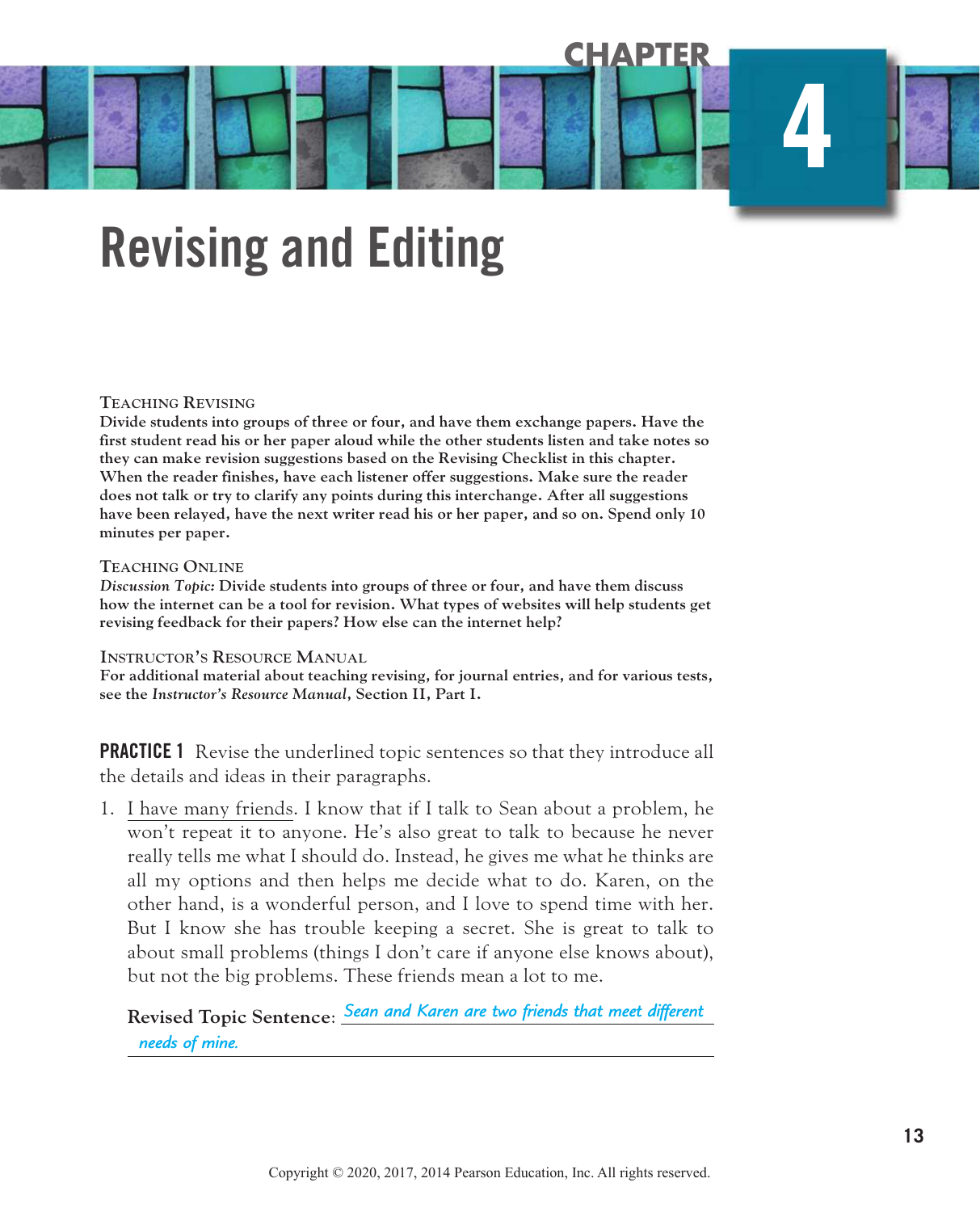2. I really enjoy watching suspense films because I am constantly afraid of what may happen next. Then I like the action movies. These are great because they move so fast and they usually have the best special effects. I hate it when they throw in love stories, though. This just takes away from the real action. My least favorite are the romantic love stories. I can't stand to watch people for over two hours going through near-misses or traumatic problems. I know they are going to end up together in the end, so spare me the time to get there! Overall, going to movies is a lot of fun.

**Revised Topic Sentence:** *I love movies, but some types are definitely better than others.*

3. Buying a car is not an enjoyable experience. First, the buyers have to decide on whether they want a new car or a used car. Some people want a new car because they know they won't have to worry about it breaking down for a while and they would have a longer warranty. Others want the price break a used car brings, but they don't know the people selling the cars, and they are afraid of getting ripped off. A good compromise might be to buy a used car from a reputable car dealership. This way the buyer gets the best of both worlds.

**Revised Topic Sentence:** *The decision of whether to buy a new car or a used car is complex.*

**PRACTICE 2** Write a topic sentence for each of the following paragraphs.

1. *Before every test, I go through the same study ritual.*

I always have to put my sweats on and tie back my hair. I then sit on the couch and watch TV, all the while looking at my study guide and feeling guilty that I'm not putting more energy into it. After about a half hour, I realize I am going to get a bad grade on my test if I keep up this behavior, so I turn the TV off, get comfortable, and start studying hard. If I go through this routine, then I know I will have a good study session and will get a good grade on a test.

2. *My Aunt Rita hates camping trips.*

Yet she goes with us every year. She complains about sleeping in a tent, cooking over an open fire, and not having a clean bathroom for a week. Aunt Rita always ends up having fun, but she hates to do work. We love to joke with her and tease her about being a "city slicker." Every year she says she will never go camping again, but we always make sure she comes along. I guess this has turned into a family ritual, and I'm glad. I always enjoy her company—especially when she complains.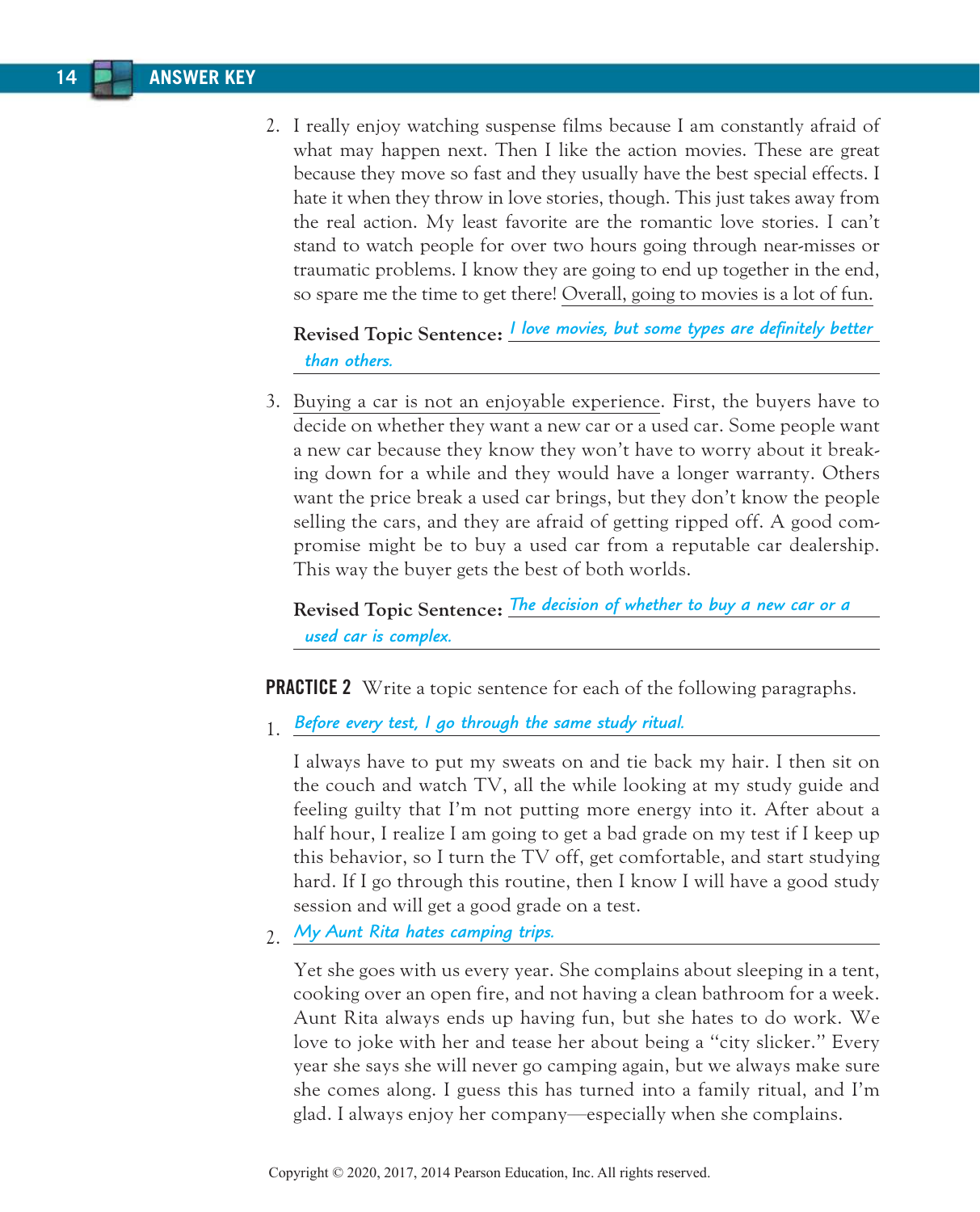## 3. *My roommate is a slob.*

Even though my roommate has her own room, she leaves clothes all over the place. I've found jeans on the couch, sweaters in the kitchen, and underwear in the bathroom. I once peeked into her room, which was so cluttered I couldn't even see her carpet. When she cooks, she leaves pots, pans, and dishes (all dirty and caked with food) all over the place.

**PRACTICE 3** Underline the most specific word or phrase in each group.

- 1. street, small road, Westwind Avenue, city, neighborhood
- 2. household, chores, weekend, dirty rag, employment
- 3. grade point average, science major, science class, sulfuric acid, academic units
- 4. landscaping, address, roses, garden, city planning
- 5. mountains, a state, beach resorts, Dave's Run, a ski resort in Mammoth

**PRACTICE 4** Fill in the blanks so that each sequence moves from the general and abstract to the specific and concrete. *Answers will vary.*

1. homework

 $2.$ 3. trouble 4. dog

state championship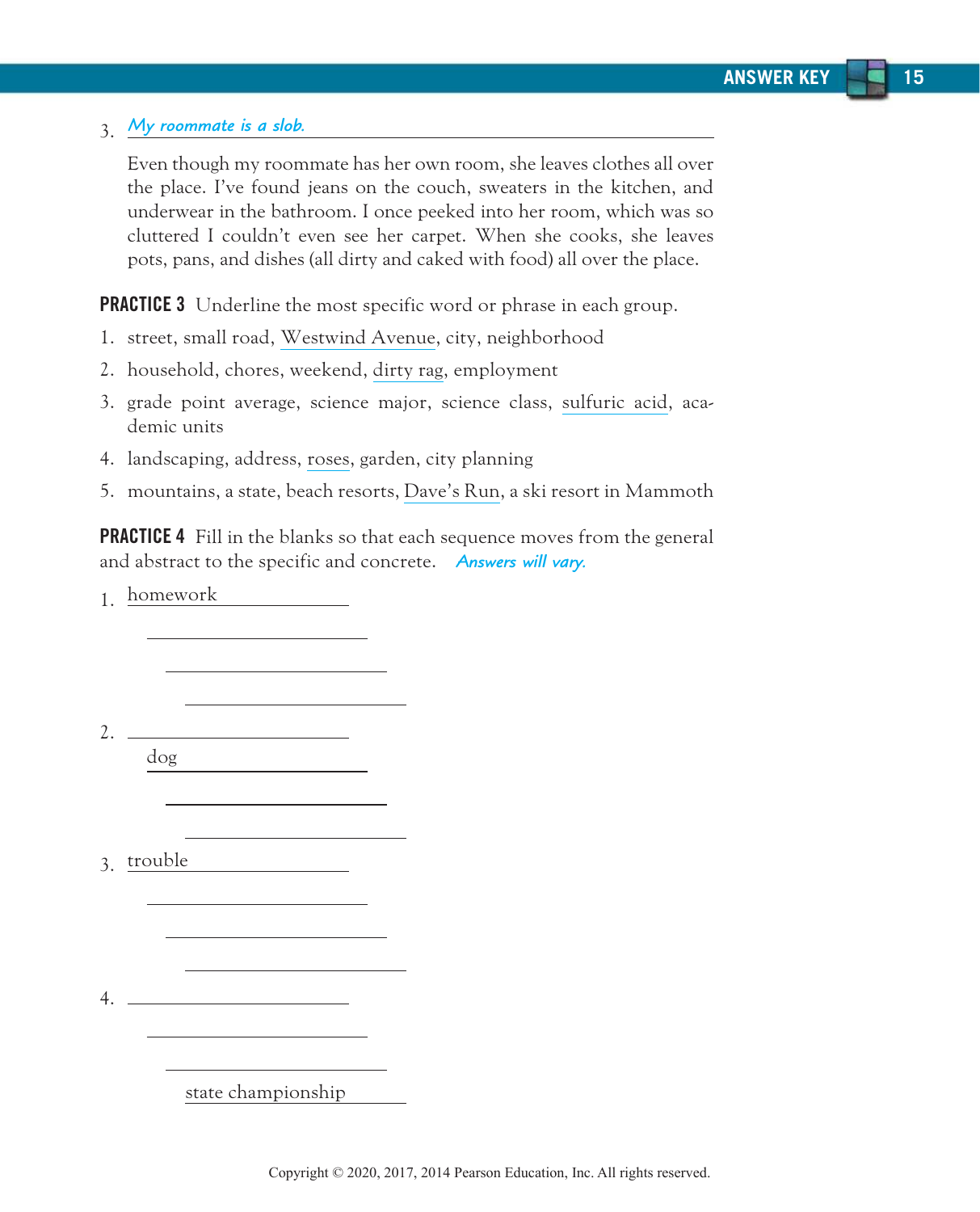| 16 | <b>ANSWER KEY</b> |                                                                                                                  |
|----|-------------------|------------------------------------------------------------------------------------------------------------------|
|    |                   |                                                                                                                  |
|    |                   | piano piano piano piano piano piano piano piano piano piano piano piano piano piano piano piano piano piano pia  |
|    |                   | <b>PRACTICE 5</b> List three details that could support each of the following sen-<br>tences. Answers will vary. |
|    |                   | 1. Some people have funny hobbies.                                                                               |
|    |                   |                                                                                                                  |
|    |                   | 2. The campus health center is a friendly place.                                                                 |
|    |                   |                                                                                                                  |
|    |                   | 3. My favorite food is Italian.                                                                                  |
|    |                   |                                                                                                                  |
|    |                   | 4. My paycheck never lasts as long as it should.                                                                 |
|    |                   | 5. Exercising is important for people of all ages.                                                               |
|    |                   |                                                                                                                  |
|    |                   |                                                                                                                  |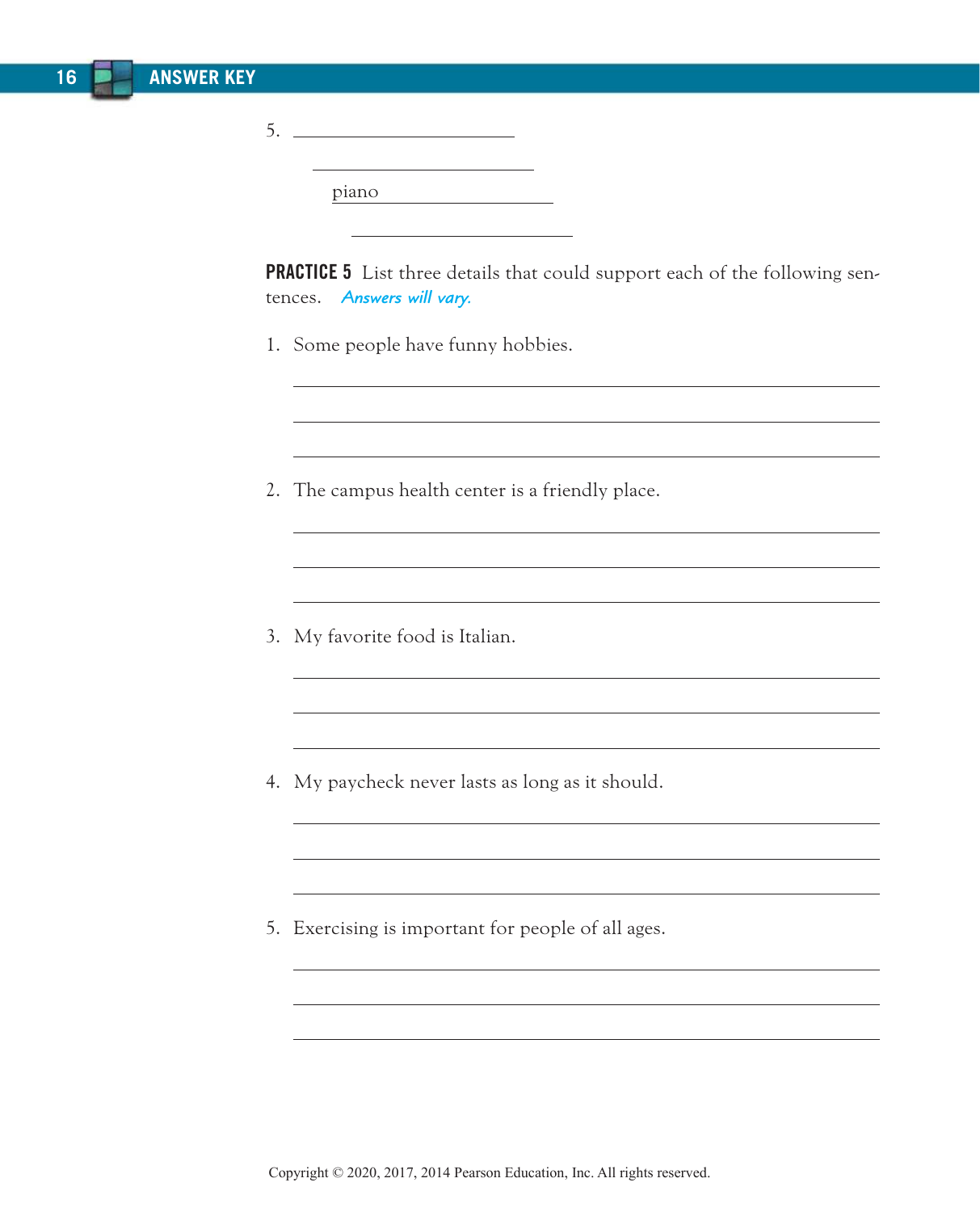**PRACTICE 6** Develop the following topic sentences with enough specific details. *Answers will vary.*

1. Advertising surrounds us every day all day long.

2. The cost of living affects salaries.

- 3. Severe mood changes are a sign of depression.
- 4. Most people use their sense of right and wrong to make major decisions.

5. College life can be frustrating.

PRACTICE 7 Cross out the three irrelevant sentences in the following paragraph.

Reading helps bring back memories from our own lives. I never liked to read until I had Ms. Fischer. If we were reading about the thrill of McGwire's record in home runs, Ms. Fischer encouraged us to remember a great sports event in our lives. I never liked sports, but my mom made me play soccer. If we were reading about Jules Verne traveling around the world, we might discuss memories of our favorite trips in class. Hiked Europe, but all I wanted to do was go home. I was also missing my girlfriend. Reading is a wonderful way to lose ourselves in the lives of others while reliving some important moments in our own lives.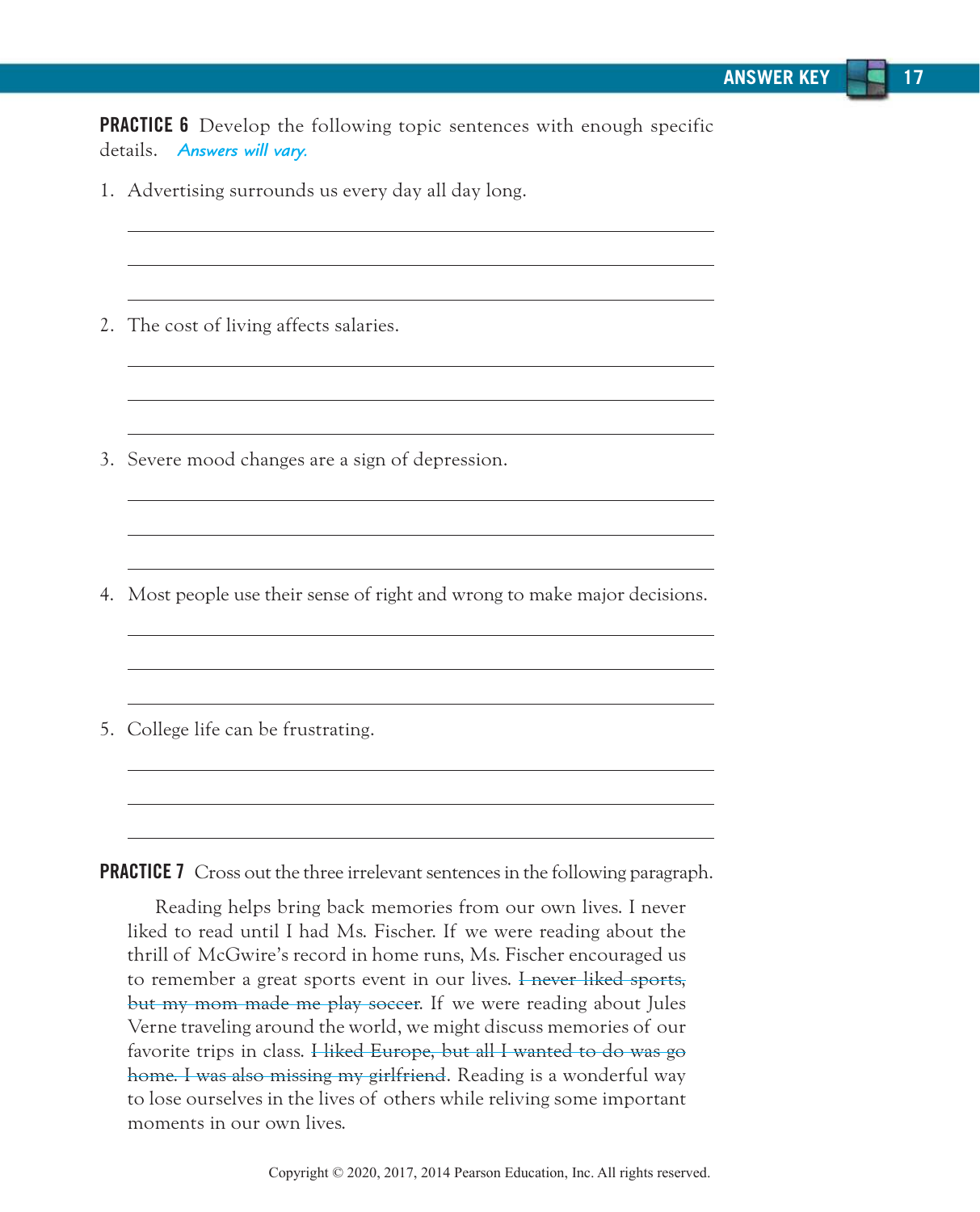PRACTICE 8 Cross out the three irrelevant sentences in the following paragraph.

Your body has a three-stage reaction to stress: (1) alarm, (2) resistance, and (3) exhaustion. In the alarm stage, your body recognizes the presence of stress and, through a release of hormones from the endocrine glands, prepares for fight or flight. I've been there; I have felt the fight feeling before. In the resistance stage, your body repairs any damage caused by the stress. Repairing must be difficult for the body, but it has to be done. If the stress does not go away, however, the body cannot repair the damage and must remain alert. This plunges you into the third stage—exhaustion. If this state continues long enough, you may develop one of the diseases of stress. I'll bet these diseases are difficult to diagnose and cure, but I don't know for sure. The best idea would be to learn how to deal with stress of all kinds and use it to your benefit.

**PRACTICE 9** Reorganize the following sentences so that they are in logical order. Then identify your method of organization.

- *5* This is convenient because it's at the beginning of the Riverwalk.
- *9* Hours later, I walk back to my car and start to plan the day I can return.
- *4* After I find a parking place, I first eat at my favorite Mexican restaurant.
- *1* Whenever I visit San Antonio, my hometown, I always go to the Riverwalk.
- *7* I usually end my journey near a road that will lead me to the Alamo.
- *2* I generally try to park at the end with the newest hotels and mall.
- *6* I then walk down the paths, stopping in all the unique shops.
- *8* I stop at the Alamo because it is a wonderful historical monument.
- *3* This way I can spend hours just walking along the beautiful paths and stopping in my favorite places.

## **Method of Organization:** \_\_\_\_\_\_\_\_\_\_\_\_\_\_\_\_\_\_\_\_\_\_\_\_\_\_\_\_\_\_\_\_ *Chronological*

**PRACTICE 10** Reorganize the sentences in the following paragraph so that they are in logical order. Then label your method of organization.

*3* I know that I have about three feet when I get out of bed before I run into the dresser. <sup>2</sup>It is especially bad at night when I don't have my contacts in and I have to get from my bed to the bathroom. *<sup>1</sup>* My sight is so bad that I can't even see three feet in front of me without my contacts. *<sup>5</sup>* From the doorway, I then go left and walk three steps to the bathroom. *<sup>4</sup>* From the dresser, if I turn right, I have to walk five steps to get to the doorway of my room. *6*If I reverse my steps and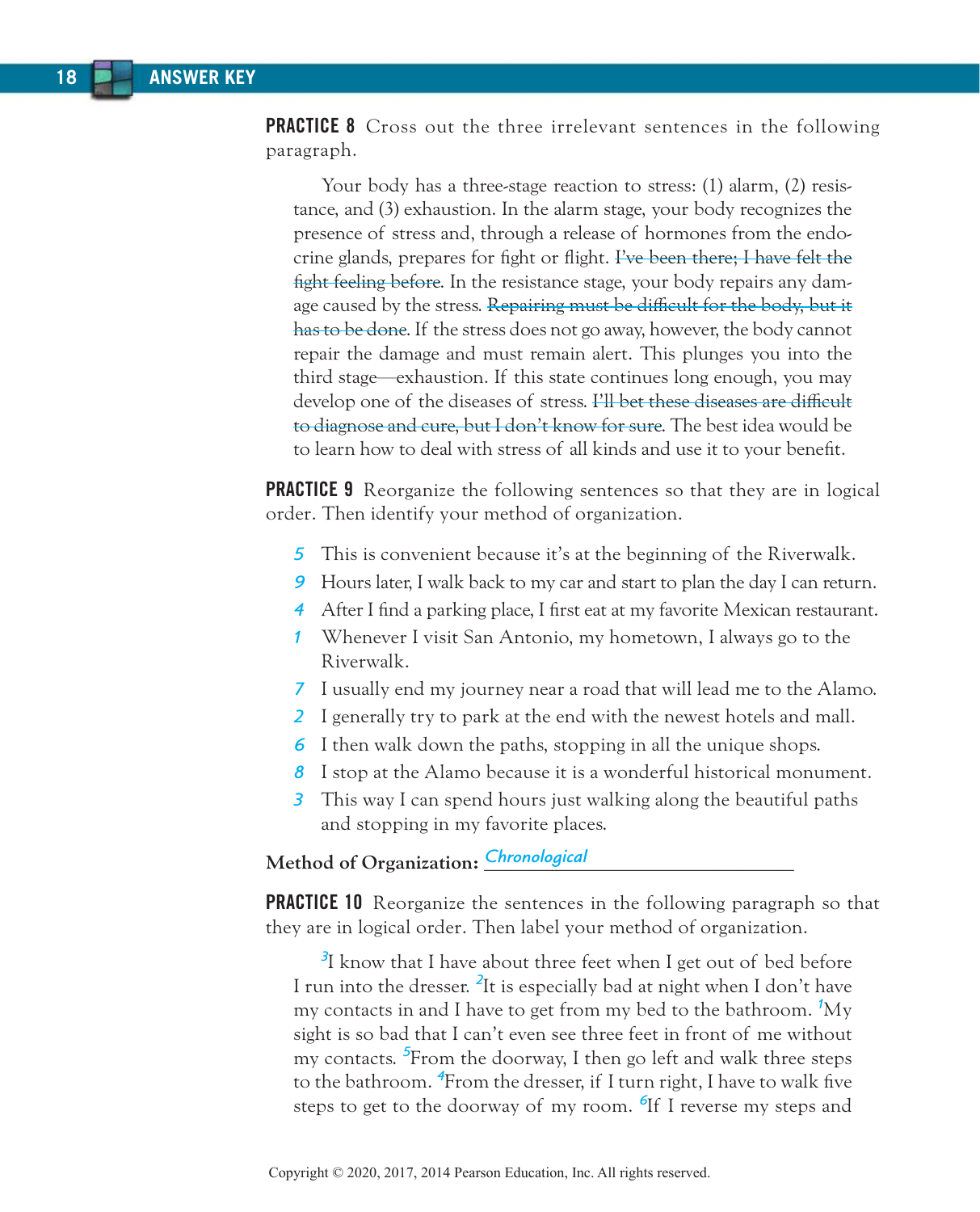count backward, I can usually make it to and from the bathroom without breaking a toe or crashing into a wall.

**Method of Organization:** \_\_\_\_\_\_\_\_\_\_\_\_\_\_\_\_\_\_\_\_ *Spatial* 

**PRACTICE 11** Fill in the blanks in the following paragraph with logical transitions. *Answers may vary.*

People should spay or neuter their animals so that we don't end up with kittens and puppies that no one wants. *For example*, a family might have a male cat that they let roam the neighborhood, and this cat might get a female cat pregnant. *Then* who will care for the new kittens? Some people give them away or take them to a neighborhood SPCA. Some people, *on the other hand*, just let the kittens roam free, hoping someone will take care of them. This irresponsible action causes more problems, *however*.

**PRACTICE 12** Rewrite the following paragraph, adding at least three transitions to make it more coherent. *Answers will vary.*

Growing up, my brother, sister, and I always looked forward to the summer Saturdays that our dad took us water-skiing. We often prepared the night before for our outing the next day. We would get our day-bags packed and our clothes ready to put on. We would pack a lunch big enough for all of us. We would make sure we had plenty of sodas for the entire day. We loved spending the whole day with him. We hated that time went so fast. When he would drop us back at home, we would anxiously wait for the next Saturday to come.

**PRACTICE 13** Underline the four effective repeated words in the following paragraph.

I worked in a law firm during my first summer break from college because I wanted to discover if a legal career was really for me. The law firm I worked in was very large, and many of the lawyers specialized in criminal law. I learned quite a lot about tricky defense strategies at this law firm, and I decided that if I did pursue a law degree, I would become a prosecutor, not a defender. Actually, working in a law firm was a great way to learn more about the legal profession.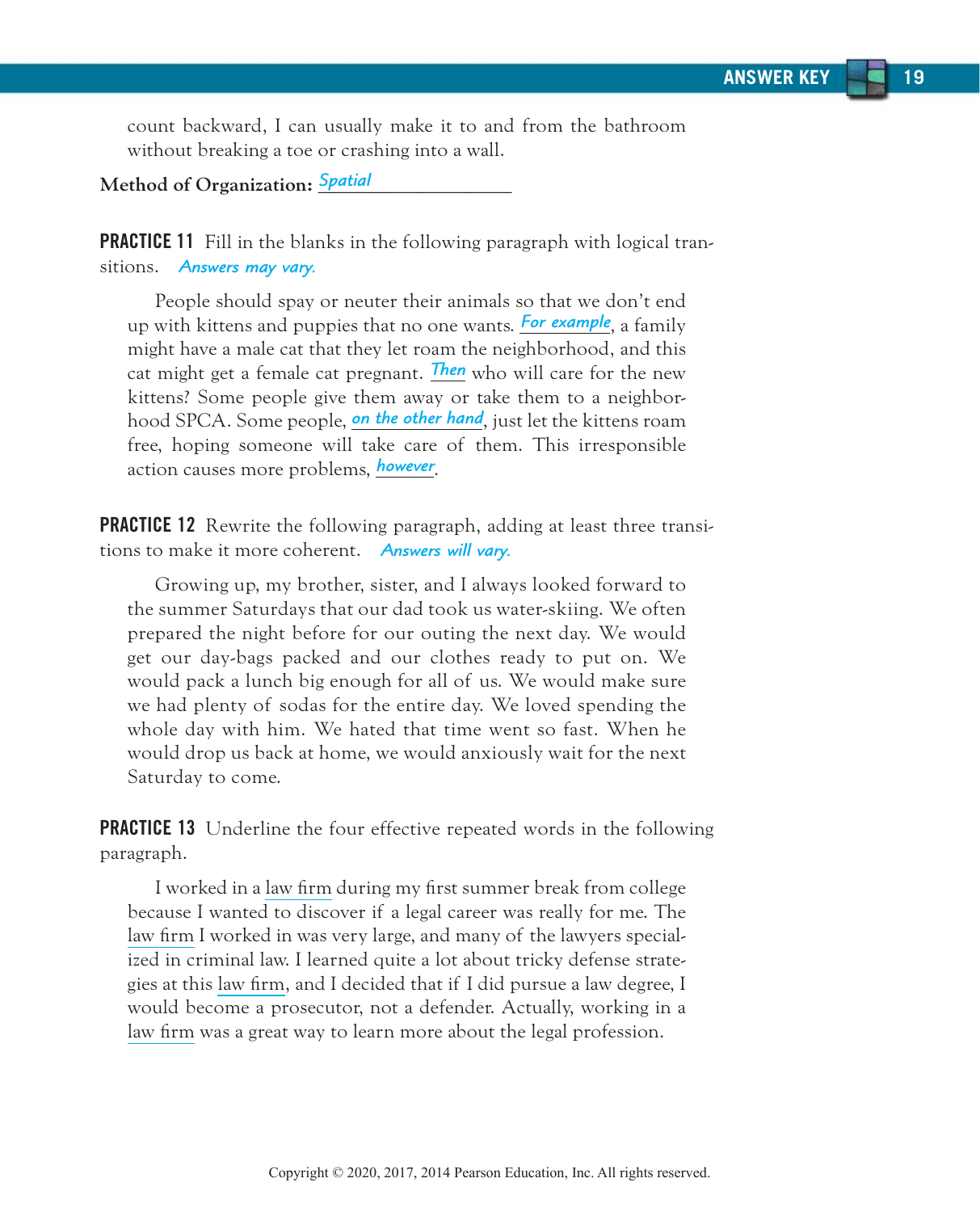**PRACTICE 14** Add five repeated words where appropriate to clarify and smooth out the following paragraph.

My friend Manuel is a TV addict. He watches it for over 10 *TV* hours every day, and he never gets his homework finished. He doesn't understand that his instructors won't let him turn in his work late, so he watches it whenever he's home. The shows he *TV* watches on it are usually pretty boring; they don't require thought *TV* when he watches them. But he loves to sit there and watch it anyway. I hope he'll learn soon that watching it instead of doing other things *TV*can only lead to nowhere.

**PRACTICE 15** Underline at least four synonyms that refer to cooking in the following paragraph.

I have loved to cook since I was 12 years old. My mother taught me everything I know. I especially love to cook for my dad because he is what we call "cooking challenged." When he cooks, he thinks microwaving is the only way to go, and even then he overcooks or burns the food. He kids me for cooking from scratch and using traditional methods because he firmly believes there's only one way to cook. I broil; he microwaves. I roast; he microwaves. I barbecue; he microwaves. But he always praises me for my culinary ability because in the end, he knows I will someday be a famous chef.

PRACTICE 16 Replace two references to *professor* with synonyms in the following paragraph. *Answers will vary.*

I have discovered that one key to making good grades is to get a good professor. A good professor can encourage me to do my best and can make learning fun. I find that I do better for professors who don't just lecture the entire time but let us interact with one another in some way. Professors with a sense of humor also encourage me to perform better. They actually make me look forward to coming to their classes. The good professors simply help me earn a good grade.

Copyright © 2020, 2017, 2014 Pearson Education, Inc. All rights reserved.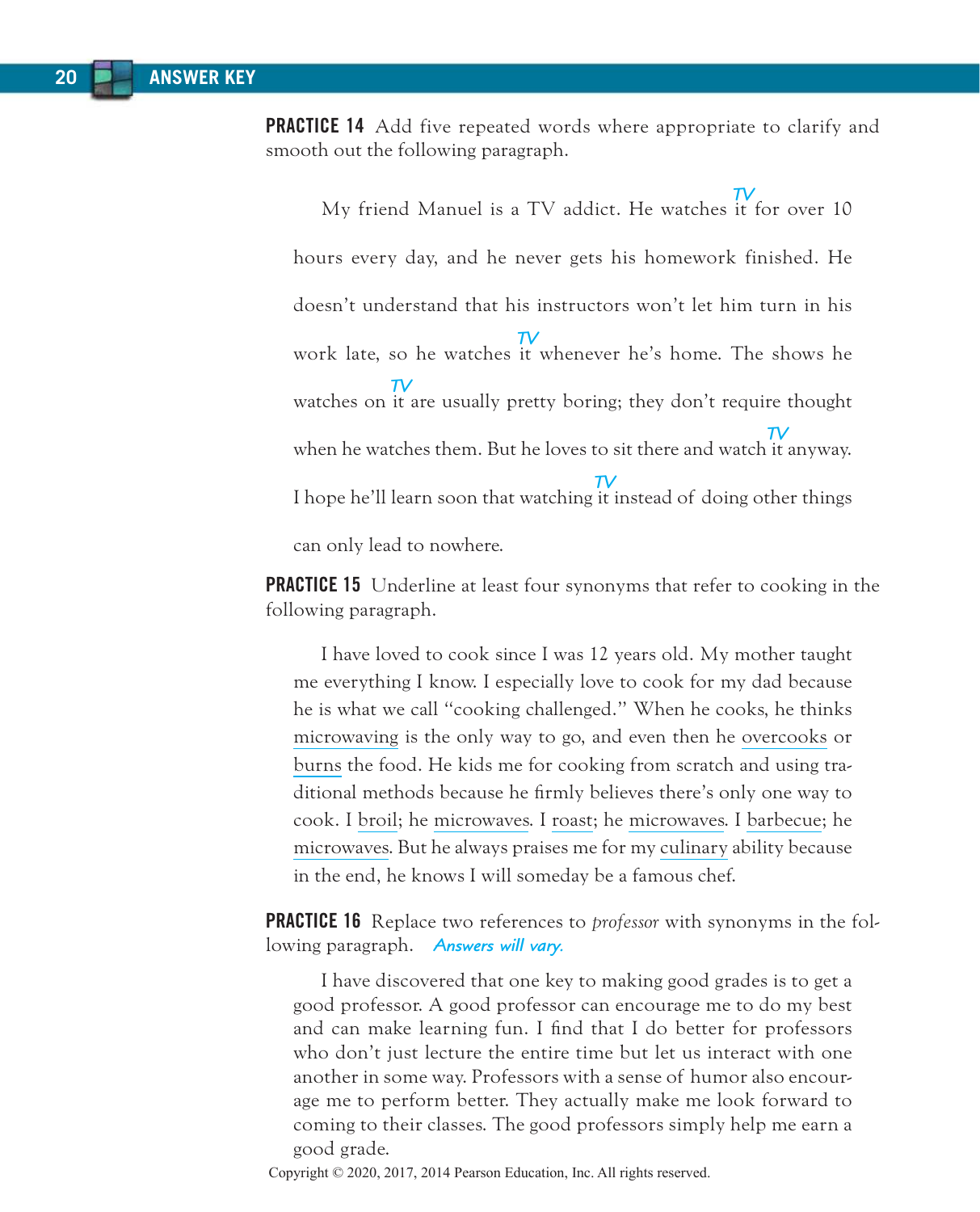**PRACTICE 17** Underline the 14 pronouns in the following paragraph.

When I was preparing for my wedding, I relied a lot on my best friend, Tanya. She helped me pick out my dress, decide on the flowers, and book the banquet hall. They all were the perfect choices for me. Tanya worked in a craft store, so she was able to help me decorate the hall for a reasonably cheap price. Throwing a wedding is a huge event, and Tanya was a great friend throughout the process. I couldn't have done it without her.

**PRACTICE 18** Add five pronouns where appropriate in the following paragraph.

*We*

Tom, Sandy, and I have been friends for life. Tom, Sandy, and I met in third grade when we all tried to survive the neighborhood bully on our walks home. Tom, Sandy, and I went through high school together and are now attending the same college. Tom's, Sandy's, and my college is two hours from our hometown. So Tom, Sandy, and I share an apartment. Our apartment is very nice, and our apartment is usually clean. I hope that Tom, Sandy, and I will *We Our We It we*

always remain good friends.

**Transitions** In addition to *for instance, sometimes,* and *other times,* Travis added two more transitions to his paragraph. What are they? *finally, on the whole*

List the meaning of all five transitions in Travis's paragraph:

| Transition      | Meaning         |  |
|-----------------|-----------------|--|
| 1. for instance | example         |  |
| 2. sometimes    | time            |  |
| 3. other times  | time            |  |
| 4. finally      | <i>addition</i> |  |
| 5. on the whole | summary         |  |
|                 |                 |  |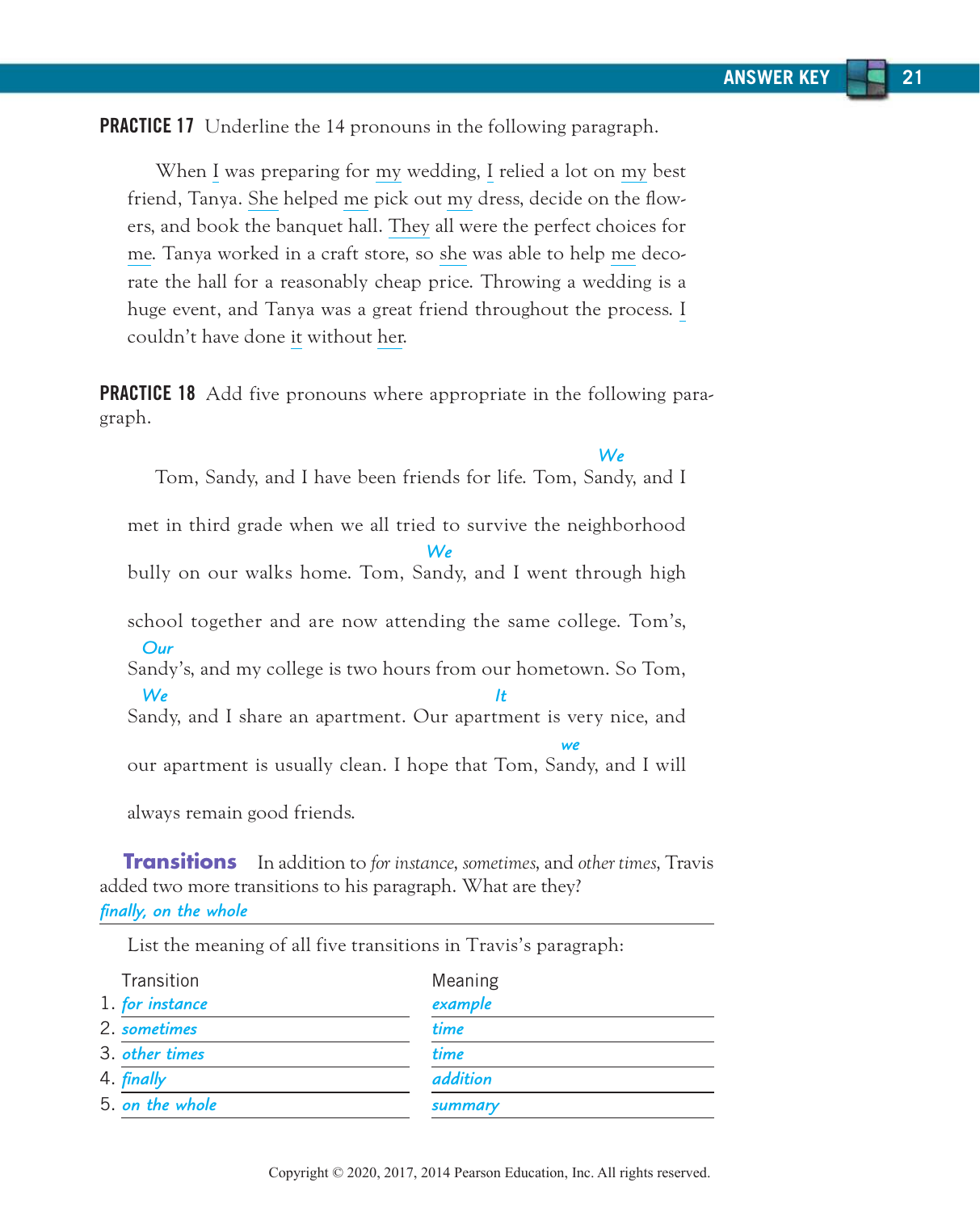**Repeated Words** When Travis checked his paragraph for repeated key words, he thought he needed to refer directly to the ridge more often, so he revised some of his sentences. How many new references to the ridge did he add?

## *three*

**Synonyms** When Travis looked at his paragraph again, he found another opportunity to use a synonym to link his ideas more clearly. Besides the addition of *town* for *city,* what other synonym does Travis use in his revision?

 *water* for *river* 

**Pronouns** Finally, in addition to substituting *they* for *boats,* Travis found three more places to use pronouns to bind his paragraph together. Where are these places in his paragraph?

|     | tor | the river    |
|-----|-----|--------------|
|     | ⊦nr | the sun      |
| ıts | m   | this place's |

#### **Teaching Editing**

**Divide students into six groups, and designate each group as one of the following grammar problems: (1) fragments, (2) run-together sentences, (3) subject-verb agreement, (4) pronouns, (5) punctuation, and (6) spelling. Have students give their papers to the group they feel will help their writing the most. For instance, a student who has comma problems or is unsure about commas would give his or her paper to the punctuation group. Have each group look only for its designated grammar problem in each paper and make suggested corrections. If time permits, allow students to submit their papers to more than one group.**

#### **Teaching Online**

*Discussion Topic***: Divide students into groups of three or four and have them discuss the value of online editing services like Purdue's Online Writing Lab (OWL). Does the lack of a human tutor make a difference? What are the advantages and disadvantages of human and online tutorials?**

#### **Instructor's Resource Manual**

**For additional material about teaching editing, for journal entries, and for various tests, see the** *Instructor's Resource Manual,* **Section II, Part I.**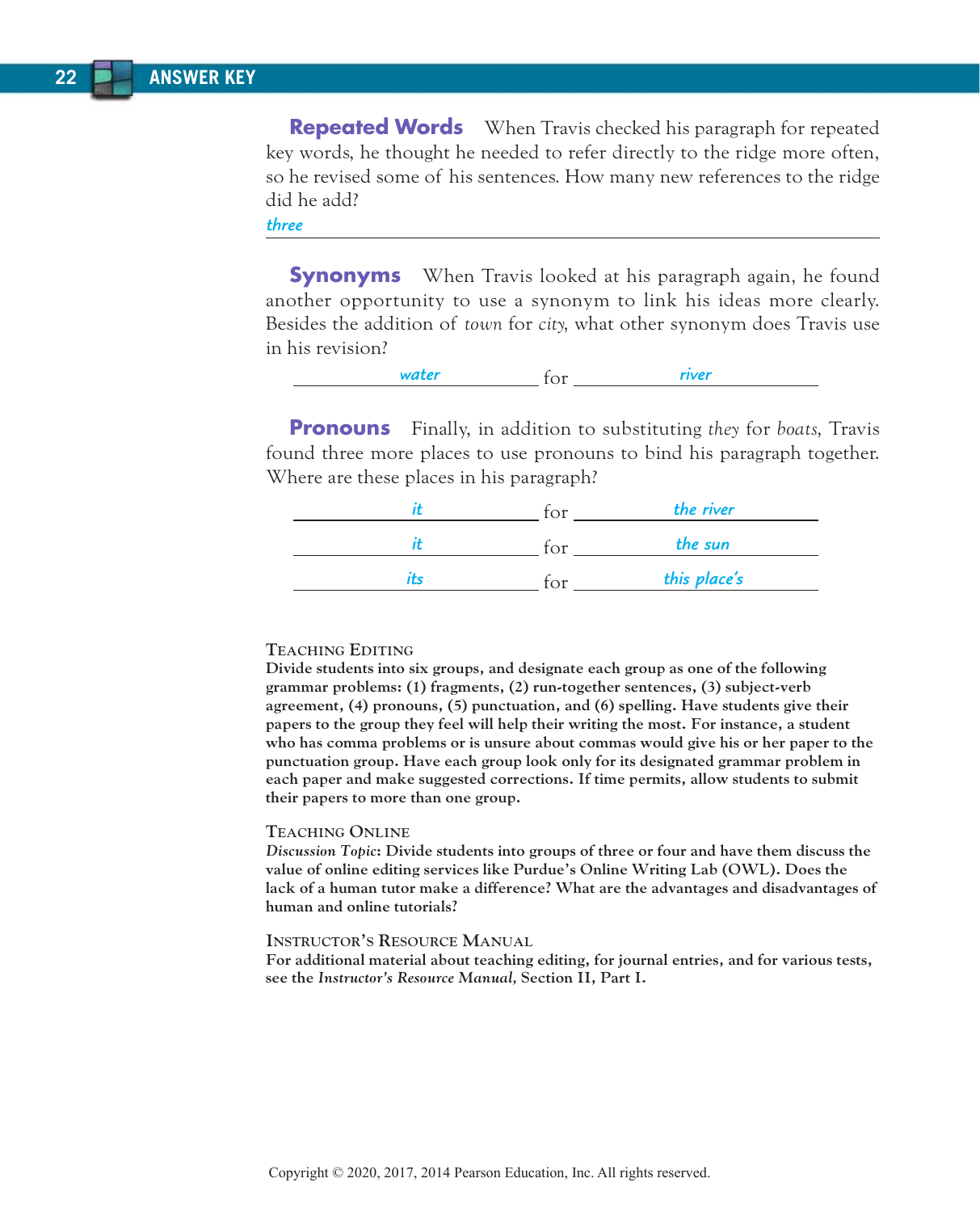PRACTICE 19 **Finding Your EQ** Find your Editing Quotient (EQ) by taking the EQ Test on pages 630–632 (Appendix 2A). This test will help you learn what errors you have the most trouble identifying when you proofread.

PRACTICE 20 **Scoring Your EQ** Score your EQ Test by using the answer key that follows the test (Appendix 2B).

PRACTICE 21 **Analyzing Your EQ** Circle the errors you missed on the EQ Test, and chart them in Appendix 2C. Do they fall into any clear categories?

PRACTICE 22 **Using the Handbook** Using the Handbook in Part IV, list the page number where you can look up each type of error listed below. This activity will help you start to use the Handbook as a reference guide.

| abbreviation           | page  | 565        |
|------------------------|-------|------------|
| capitalization         | page_ | 557        |
| comma                  | page. | 517        |
| confused word          | page_ | 606        |
| end punctuation        | page. | <b>510</b> |
| fragment               | page_ | 384        |
| modifier               | page. | 502        |
| number                 | page. | 567        |
| pronoun agreement      | page. | 472        |
| run-together sentences | page. | 398        |
| spelling               | page. | 617        |
| subject-verb agreement | page  | 433        |
| verb form              | page  | 408        |
|                        |       |            |

PRACTICE 23 **Using the Error Log and the Spelling Log** Turn to Appendixes 7 and 8, and start an Error Log and a Spelling Log of your own with the errors you didn't recognize in Practice 1. In Appendix 7, for each grammar error, write out the mistake, the rule from Part IV, and your correction. For each spelling error, write the misspelled word, the correction, and a way to remember the correction in Appendix 8.

PRACTICE 24 **Using the Editing Checklist** Use the Editing Checklist at the beginning of this chapter to edit two of the paragraphs from the EQ Test (Appendix 2A) on pages 630–632. Rewrite the entire paragraphs.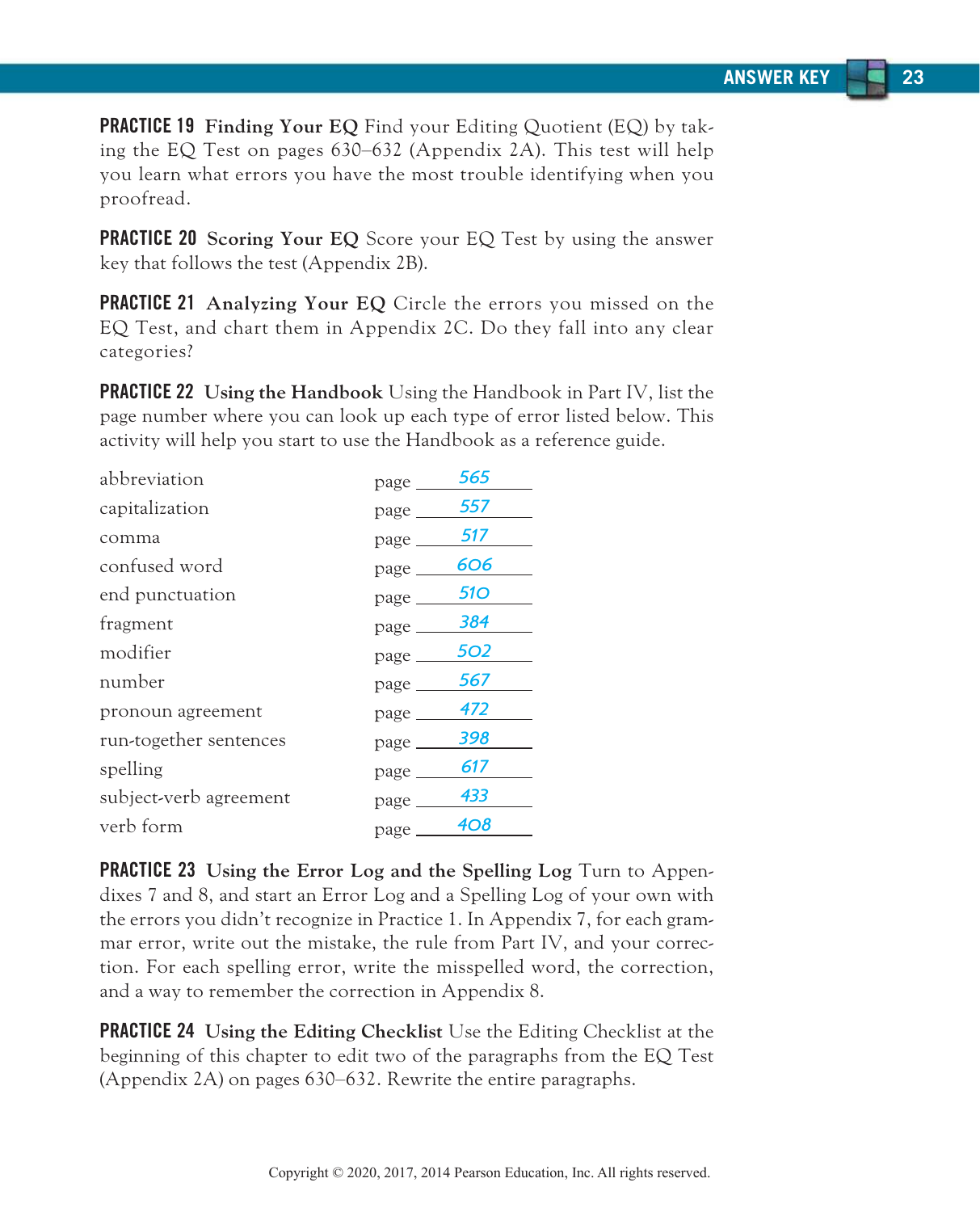**REVIEW PRACTICE 1** Answer the following questions to review the material in Part I.

- 1. What are the four main parts of the reading process? *Prereading, reading, first rereading, and second rereading*
- 2. What are the four main parts of the writing process? *Prewriting, writing, revising, and editing*
- 3. What is your favorite reading strategy? Why is it your favorite? *Answers will vary.*
- 4. What is your favorite prewriting activity? Why is it your favorite? *Answers will vary.*
- 5. What individual activities do you find yourself doing to get started on a reading project?

*Answers will vary.*

- 6. What individual activities do you find yourself doing to get started on a writing project? *Answers will vary.*
- 7. Where do you usually do your academic reading? Why do you choose this place?

*Answers will vary.*

8. Where do you usually do your academic writing? Why do you choose this place?

*Answers will vary.*

- 9. What are the five main methods of organization? *General-particular, particular-general, chronological, spatial, from one extreme to another*
- 10. What is the difference between revising and editing? *Revising involves content; editing deals with form.*
- 11. What are the three main categories of editing? *Sentences, punctuation and mechanics, and word choice and spelling*
- 12. Do you try to get someone to read your writing before you turn it in? Explain your answer.

*Answers will vary.*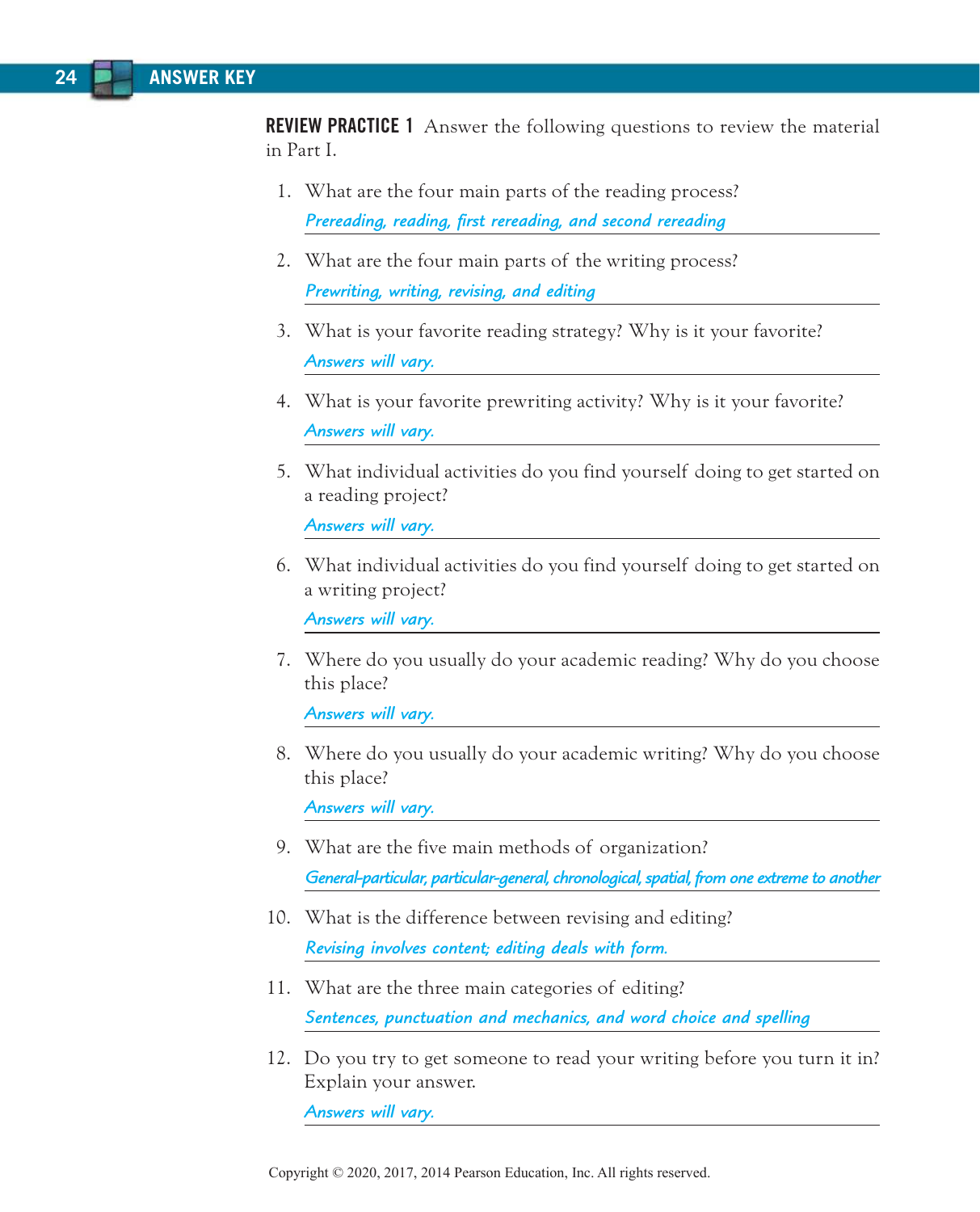REVIEW PRACTICE 2 Develop each of the following topics into topic sentences, limiting them as much as possible. Then, by following the guidelines furnished in Part I, develop one topic sentence into a paragraph. *Answers will vary.*

| 1. My English class     | 6. When students relax              |
|-------------------------|-------------------------------------|
| 2. National politics    | 7. My dream job                     |
| 3. My favorite pastime  | 8. The best stereo system           |
| 4. Families             | 9. What supervisors should never do |
| 5. On the way to school | 10. The clothes I wear to school    |

REVIEW PRACTICE 3 Revise the paragraph you wrote for Review Practice 2, using the checklist on page 48. *Answers will vary.*

REVIEW PRACTICE 4 Edit the paragraph you wrote for Review Practice 2, using the checklist on pages 67–68. *Answers will vary.*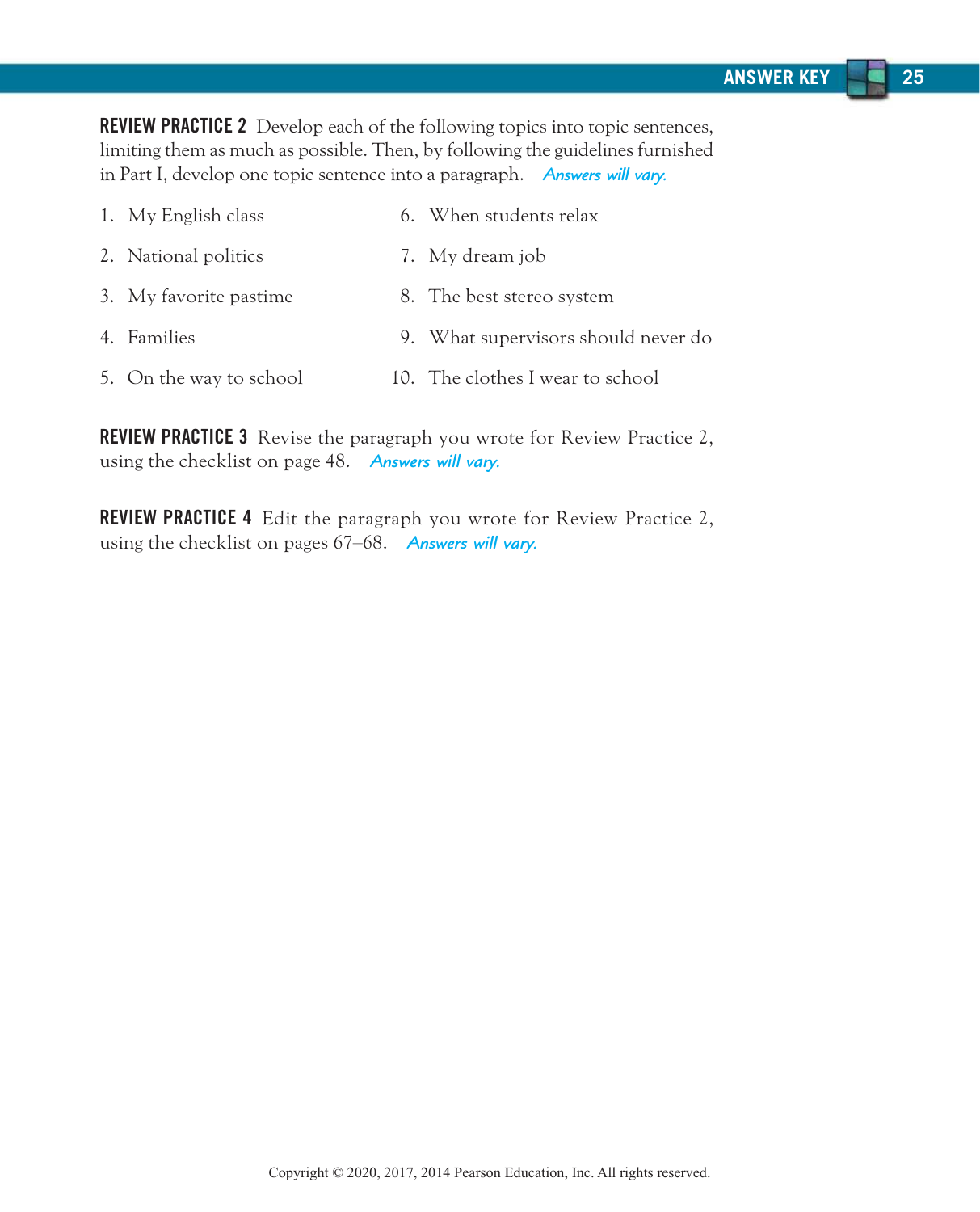

## How to Read an Essay

**Teaching The Essay Draw the following diagram on the board (TS stands for Topic Sentence):**



**You might start the discussion of essays by showing students how the topic sentence of a paragraph relates to the thesis statement of an essay. Explain how the thesis controls the entire essay and its topic sentences become supporting ideas to the thesis. Then show students how the same principles apply to essays; students just have to adjust their thinking to a larger scale.**

## **How to Read an Essay**

**Learning how to read analytically is always a good strategy. To help students find the answers to the questions in this chapter, you might have them work in one of the following ways.**

- **• In pairs**
- **• In groups**
- **• With a tutor**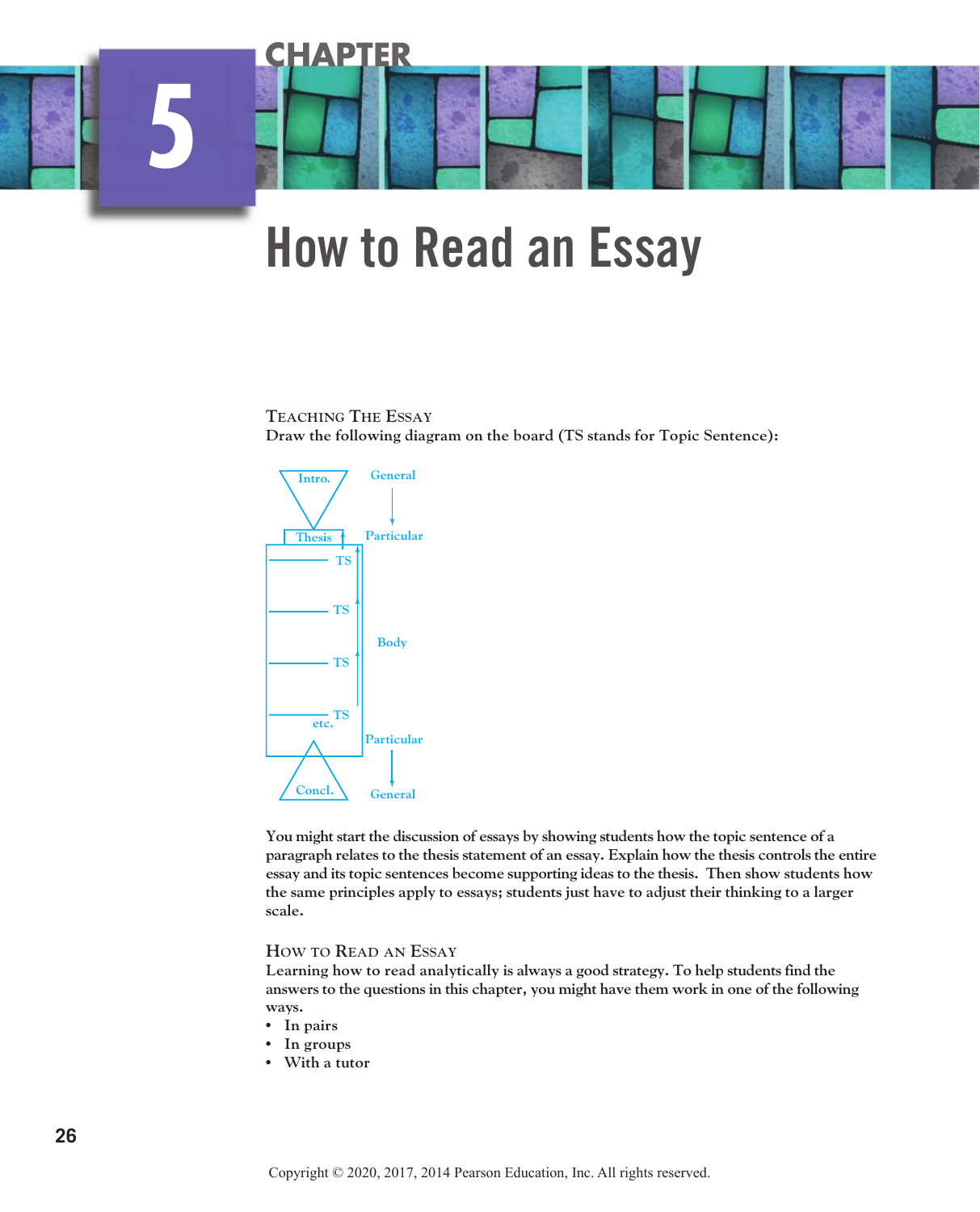**Instructor's Resource Manual**

**For additional material about teaching essays, for journal entries, and for various tests, see the** *Instructor's Resource Manual***, Section II, Part III.**

## **Discovering How the Essay Works**

You are now ready to discover how the essay works. As you become an analytical reader, you will be able to generate these questions on your own as you read. But here is a sample of the type of questions that will help you learn how the essay functions and makes its points. Once you realize the choices the writer made to create the essay, you will understand the types of choices you need to make when you write. Once again, answer the questions in your journal or on a separate piece of paper.

- 1. What is the subject of this essay? *The benefits of performing selfless acts to help others*
- 2. What is its thesis statement? *The first sentence in the first paragraph*
- 3. Does the thesis state the author's position on the subject? *Yes. It states the author's position and sets up all the supporting body paragraphs.*
- 4. How does the writer capture the readers' attention in the introduction? *The introduction uses a brief story, a question, and an answer.*

Is this strategy effective for this subject? Why or why not? *Answers will vary.*

5. How many body paragraphs does the author include in this essay? *Sanders's essay contains five body paragraphs.*

List the topic sentence of each body paragraph:

| Paragraph | <b>Topic Sentence</b> |  |
|-----------|-----------------------|--|
|           | first sentence        |  |
|           | second sentence       |  |
|           | first sentence        |  |
|           | last sentence         |  |
| 6         | first sentence        |  |